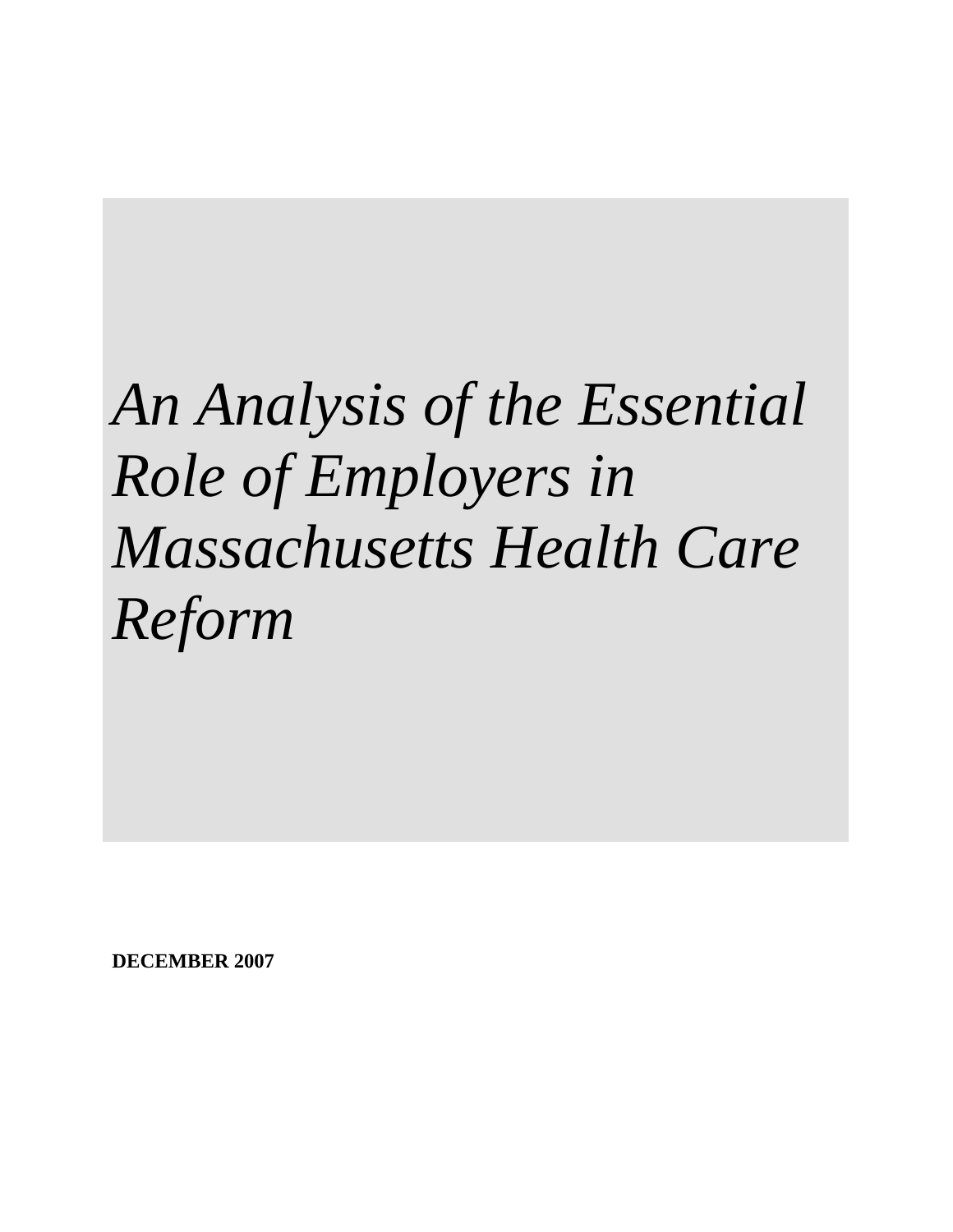The Massachusetts Taxpayers Foundation is a nationally recognized, nonprofit research organization working to promote the most effective use of tax dollars, improve the operations of state and local governments, and foster positive economic policies. Our credibility is based on independent, objective, and accurate analysis of state and local spending, taxes and the economy. The quality and impact of the Foundation's work is reflected in ten prestigious national awards earned over the past decade for research on business costs, capital spending, state finances, MBTA restructuring, state government reform, and health care.

The Foundation thanks Microsoft for its sponsorship of this report.



Your potential. Our passion."

**Massachusetts Taxpayers Foundation 333 Washington Street, Suite 853 Boston, MA 02108-5170** 

**617-720-1000 Fax: 617-720-0799 E-mail: mtf\_info@masstaxpayers.org Website: www.masstaxpayers.org** 

We would like to recognize Alan G. Raymond for his major contributions to this report.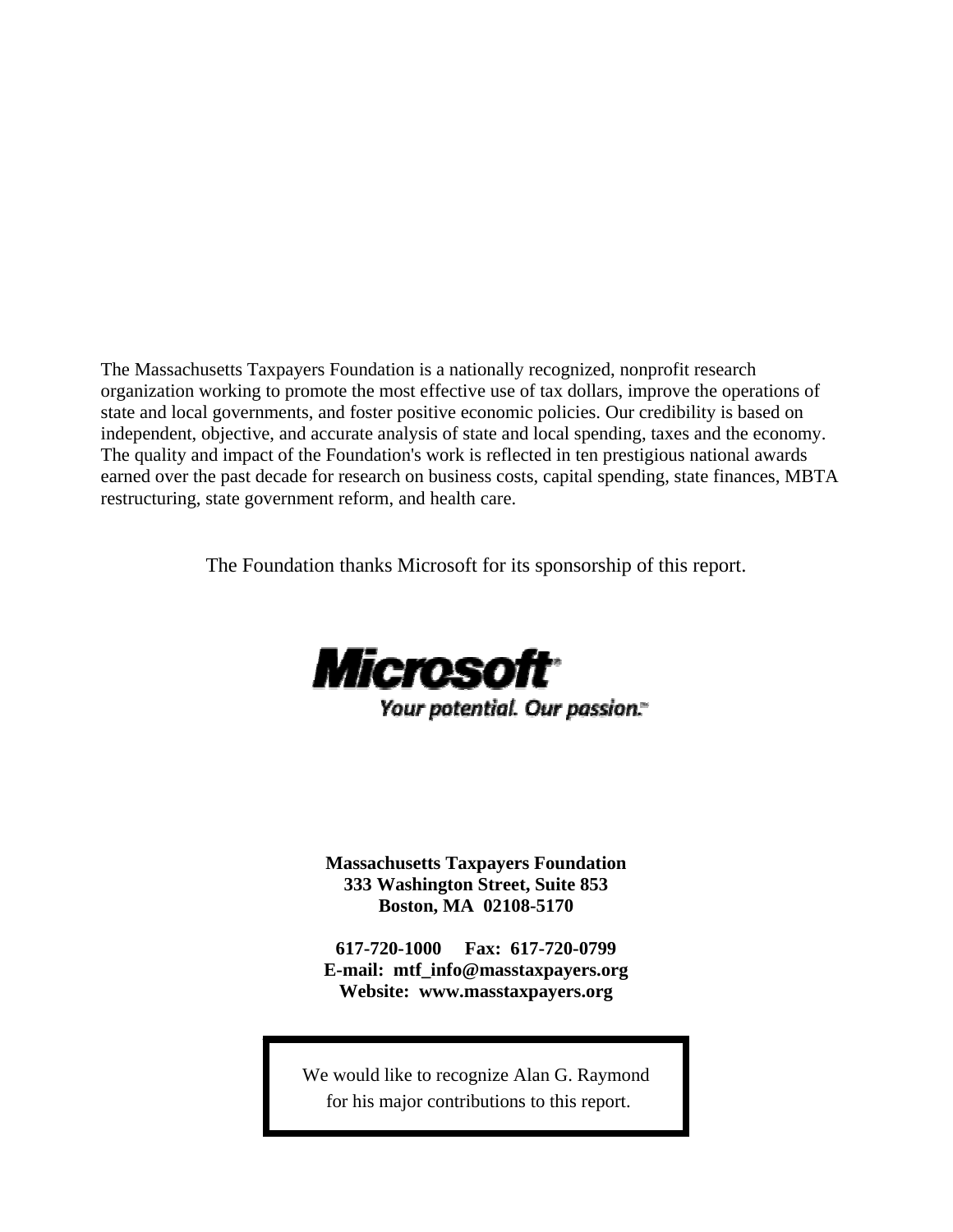# **Table of Contents**

| I. Employer-sponsored insurance is the foundation for Massachusetts health care reform 3                      |
|---------------------------------------------------------------------------------------------------------------|
| II. Health care reform will increase employee take-up of employer health insurance  4                         |
|                                                                                                               |
|                                                                                                               |
| V. The employer fair share assessment will equalize the burden of paying for free care  11                    |
| VI. Other provisions of Chapter 58 will create direct and indirect costs and obligations for  12<br>employers |
|                                                                                                               |
|                                                                                                               |
|                                                                                                               |
|                                                                                                               |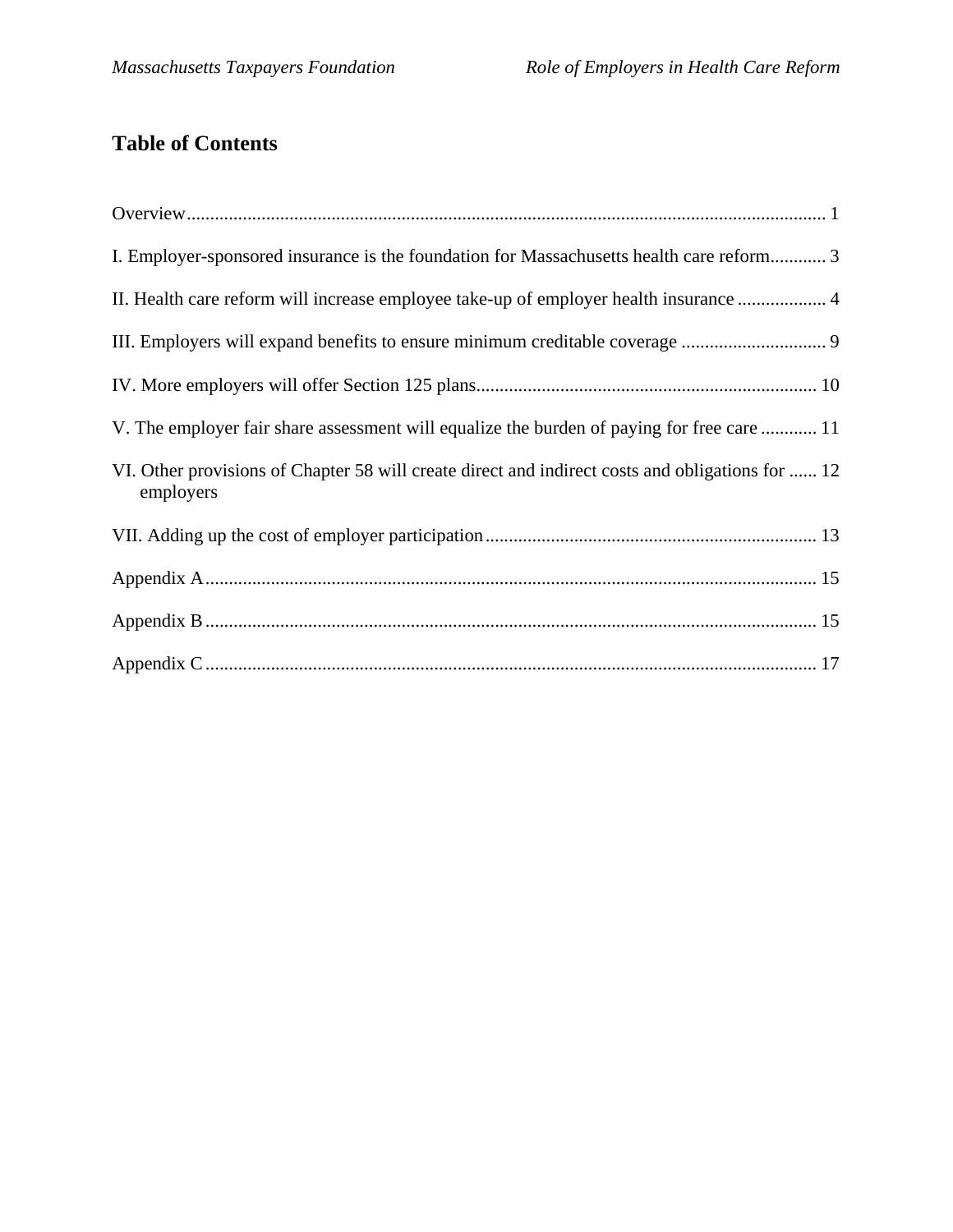#### **Overview**

The Massachusetts health care reform law, Chapter 58 of the Acts of 2006, has attracted national attention for its carefully balanced approach and for its early success in enrolling previously uninsured residents in health insurance plans. The beauty of the law's design is that it relies upon a partnership of government, employers and individuals, based on the principle of shared responsibility. State and federal programs will fund health insurance for low-income residents; private sector assessments and government funds that now pay for "uncompensated care" will shift, in part, to subsidizing private insurance coverage; employers will take on the additional costs of funding coverage for previously uninsured workers and, in some cases, will provide additional benefits to help their employees meet the state's "minimum creditable coverage" standard; and individuals will be required to obtain and maintain health insurance that is deemed by the state to be adequate and affordable based on their incomes.

Chapter 58 creates a new independent public agency, the Commonwealth Health Insurance Connector Authority ("the Connector"), to implement significant portions of the law and to administer Commonwealth Care, which offers subsidized insurance to people with annual incomes up to 300 percent of the Federal Poverty Level (FPL, see Appendix A), Commonwealth Choice, which provides commercial health products to uninsured individuals and small businesses, and Young Adult Plans, which offer low-cost coverage to residents 19-26 years of age who do not have access to employer coverage or MassHealth.

The drafters of Chapter 58 determined that without an obligation for individuals to purchase health insurance, a large number of relatively healthy people who could afford insurance, including many who are offered coverage by their employers, would continue to opt out of coverage. Without an adequate number of low-cost, low utilizers of medical services to balance the high-cost, high utilizers, the price tag for coverage would rise at an unsustainable rate and the law's goal of nearly universal coverage would be unachievable. So, Massachusetts chose an "all-in" approach to coverage that has not been attempted in any other state in the country.

The purpose of this report is to highlight and clarify the broad scope of employer participation that is critical to the success of health care reform. Prior to health care reform, employer-sponsored coverage provided nearly 80 percent of all health insurance for non-elderly residents of Massachusetts, and, with the exception of very small businesses, 90 percent or more of the state's employers offered health insurance plans to their employees. Total employer spending for health care in 2007 is estimated to be \$11 billion, and if past cost trends continue, that amount will increase by some \$800 million next year.

Implementation of Chapter 58 will result in an even greater amount of employer-based coverage by encouraging employees who had chosen not to accept employer coverage to do so. Specifically, the Foundation estimates that when family coverage is taken into account, 28,500 to 31,000 newly enrolled employees will mean 42,608 to 51,460 Massachusetts residents being newly insured through employer-sponsored health plans at an additional cost to their employers of up to \$157 million.

Health care reform will also affect employer-sponsored coverage through the requirement, effective January 2009, that individuals must maintain "minimum creditable coverage" (MCC) as defined by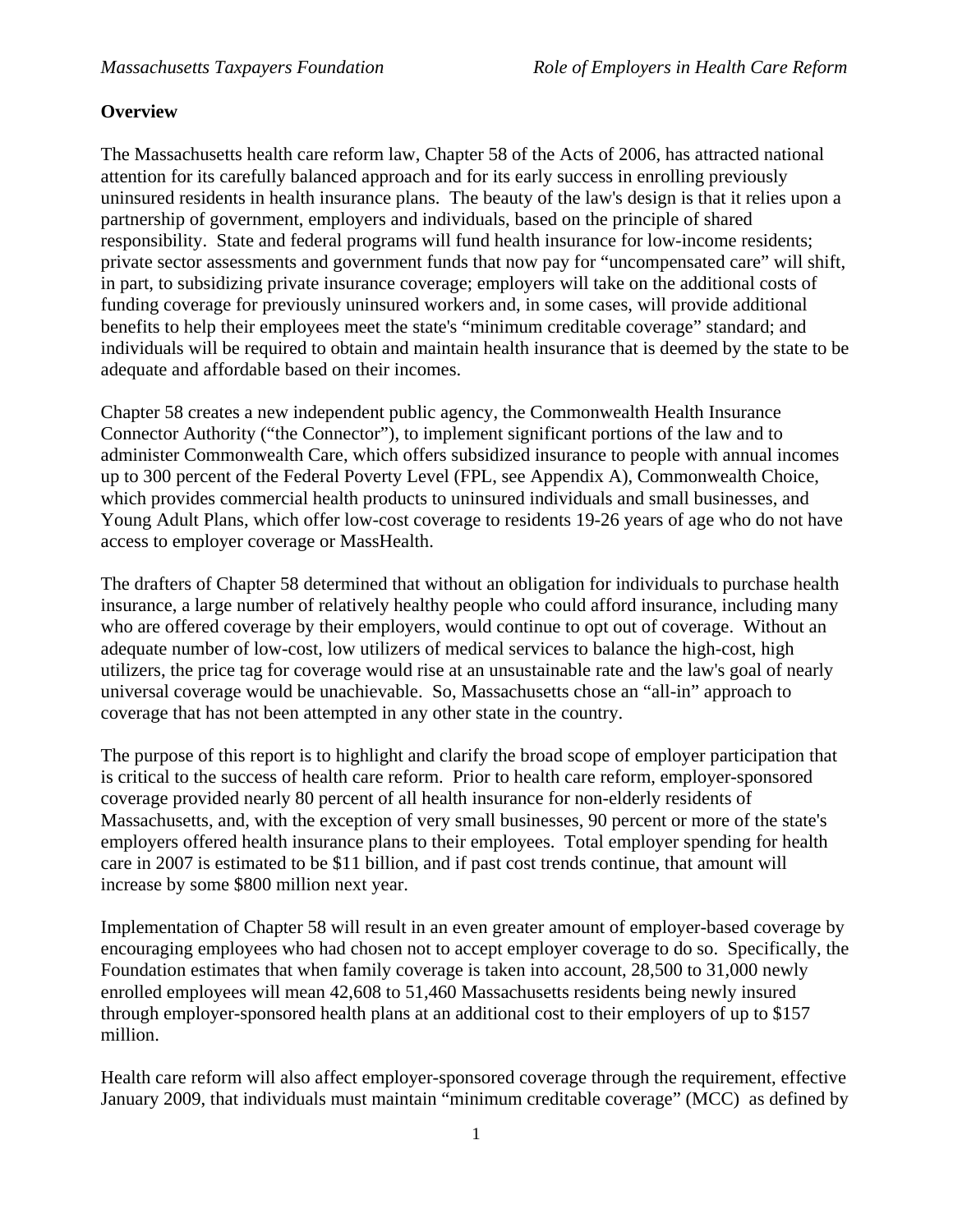the Connector in order to be in compliance with the individual mandate. While it is not an employer requirement, per se, employers will be under pressure to offer their employees plans that meet the MCC standards, which, for some, will mean offering richer benefits than they do currently. For instance, the Foundation estimates that the additional cost to employers of meeting the MCC prescription drug benefit requirement will be \$24 million.

The total estimated cost of current and future employer spending for providing coverage to Massachusetts residents is enumerated in Section VII of this report, along with a summary of caveats and factors that could drive that number higher or lower.

The complementary relationship between individual and employer obligations of Chapter 58 is key to achieving nearly universal coverage in Massachusetts. It is especially significant that the implementation of Chapter 58 will expand enrollment in employer-sponsored health insurance without trying to force employers to offer health insurance to their employees by taxing them for not doing so. Legislative leaders rejected "play or pay" employer mandates and payroll taxes during the final negotiations leading up to the law's enactment, believing that they would harm job creation and increase the overall costs of reform without expanding access to coverage, and they exempted the state's smallest employers from most provisions of the law. Rather than taking a punitive approach toward employers that do not offer employee health coverage, the law is designed to build on the state's already strong base of employer coverage and give more options to individuals and businesses that have not been able to afford coverage.

There are also specific employer provisions in the law encouraging pre-tax payment of employee health insurance premiums and equalizing the employer obligation for funding uncompensated care through the "fair share assessment," which this report examines in some detail.

Chapter 58 obligates every employer with 11 or more full-time-equivalent employees to set up and maintain an IRS Section 125 "cafeteria plan" that allows employees to make pre-tax payroll deduction payments for their health insurance, whether or not the employer pays any part of the health insurance premium. The Section 125 provision helps make substantial tax savings available to most employees – both those eligible for employer-sponsored insurance and those who have to buy it for themselves.

The "fair share assessment" is one of the most widely discussed and misunderstood employerrelated provisions of Chapter 58. It has been characterized by some as both a mandate for employers to offer coverage and as a significant source of new funds to help finance reform. It is neither. Rather, as will be explained in this report, it is explicitly intended to equalize the employer burden of paying for uncompensated care, and is expected to be applied to a relatively small number of employers.

In summary, this report examines how, using the principle of shared responsibility rather than an employer tax or mandate, the Massachusetts health care reform law will expand employer participation to help fill the coverage gaps that government-subsidized insurance alone cannot reach.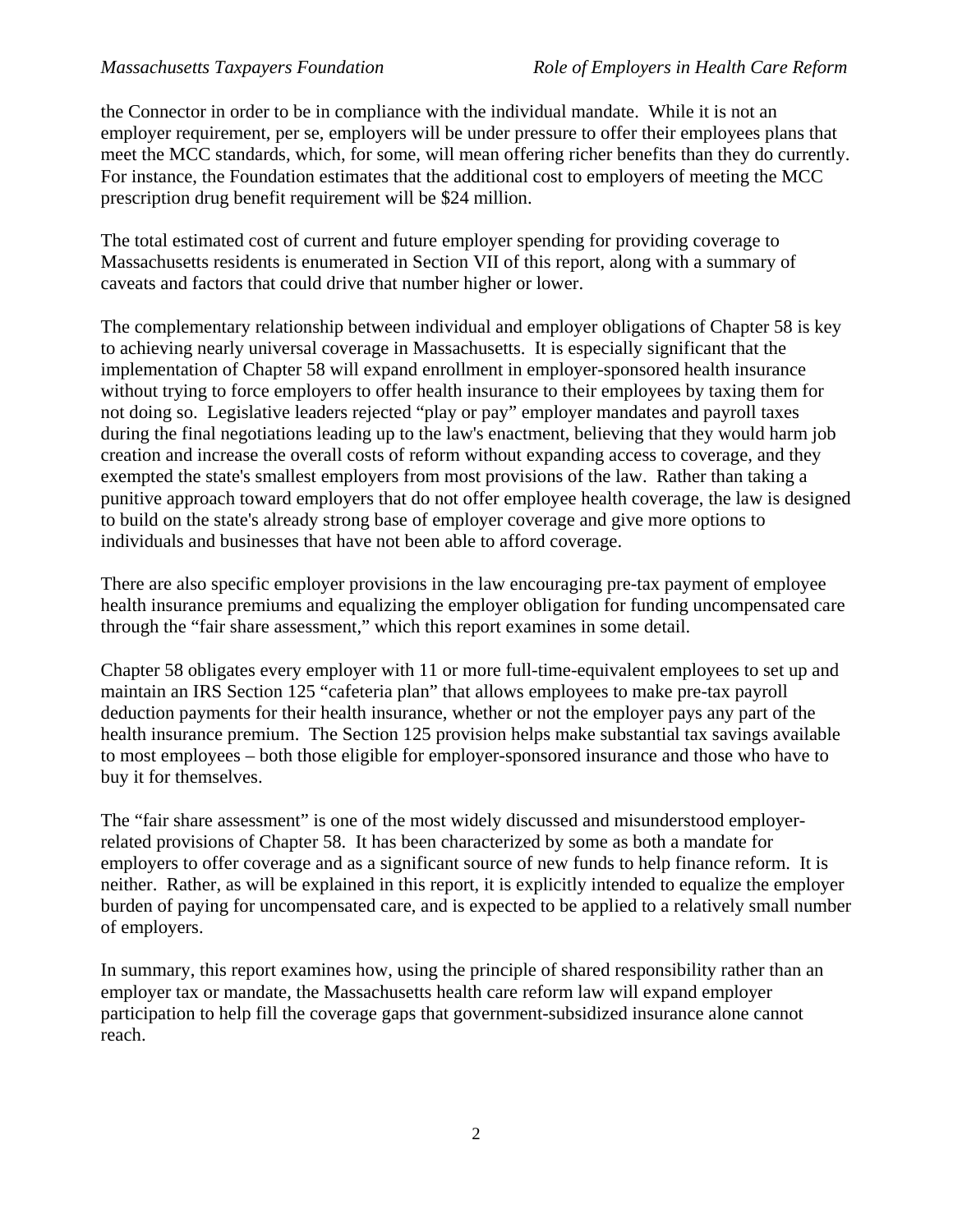$\overline{a}$ 

#### **I. Employer-sponsored insurance is the foundation for Massachusetts health care reform**

A June 2006 household survey by the Massachusetts Division of Health Care Finance and Policy found that an estimated 395,000 Massachusetts residents were uninsured prior to health care reform, or about 6.4 percent of the state's total population of 6.2 million. Adults under the age of 65 accounted for about 309,000 of the uninsured, or 8.2 percent of a non-elderly population of 3.8 million.<sup>1</sup> Other surveys, using U.S. Census data and different survey methodologies, have estimated the number of uninsured adults at 500,000 or more.<sup>2</sup> The goal of Massachusetts health care reform is to achieve nearly universal coverage within several years by expanding access to both public and private insurance coverage. Without a continuing high level of employer sponsorship of health insurance, this goal would be unattainable.

Massachusetts employers have long recognized that offering health insurance to their workers keeps them competitive in the labor market. In addition, the Massachusetts economy is driven by sectors that traditionally have high rates of employer-sponsored insurance, including finance, high tech, education, health care and insurance. As a result, the state has one of the highest levels of employer-sponsored health insurance in the nation. Prior to the enactment of Chapter 58, employersponsored coverage provided nearly 80 percent of all health insurance for non-elderly residents of Massachusetts, and the percentage of the state's employers offering health coverage averaged close to 90 percent in every category except those with 2 to 9 employees. Today it is estimated that Massachusetts employers contribute more than \$11 billion annually to their employees' health care coverage, $3$  and, as Table 1 indicates, the rate of employer-sponsored insurance in Massachusetts is significantly higher than the national average. This is especially true among very small employers where the rate of health coverage in Massachusetts is 28 percent higher than the national average.

<sup>&</sup>lt;sup>1</sup> In August 2007, the Massachusetts Division of Health Care Finance and Policy revised its 2006 estimate of the total number of uninsured Massachusetts residents as reported in *Health Insurance of Massachusetts Residents, December 2006*, from 6.0 percent or 372,000, to 6.4 percent or 395,000, correcting for an underestimation of uninsured young adults.

<sup>2</sup>  *Reform: Insurance Coverage and Access to and Use of Care in Massachusetts in Fall of 2006,* Sharon Long and Mindy Cohen of the Urban Institute for the Blue Cross Blue Shield Foundation of Massachusetts, August 2007. 3

<sup>&</sup>lt;sup>3</sup> The Urban Institute's *Roadmap to Coverage: Synthesis of Findings* for the Blue Cross Blue Shield of Massachusetts Foundation estimated employer spending in 2005 at \$9.64 billion. Using an estimated average premium increase of 8 percent annually, employer spending in 2007 would total \$11.24 billion.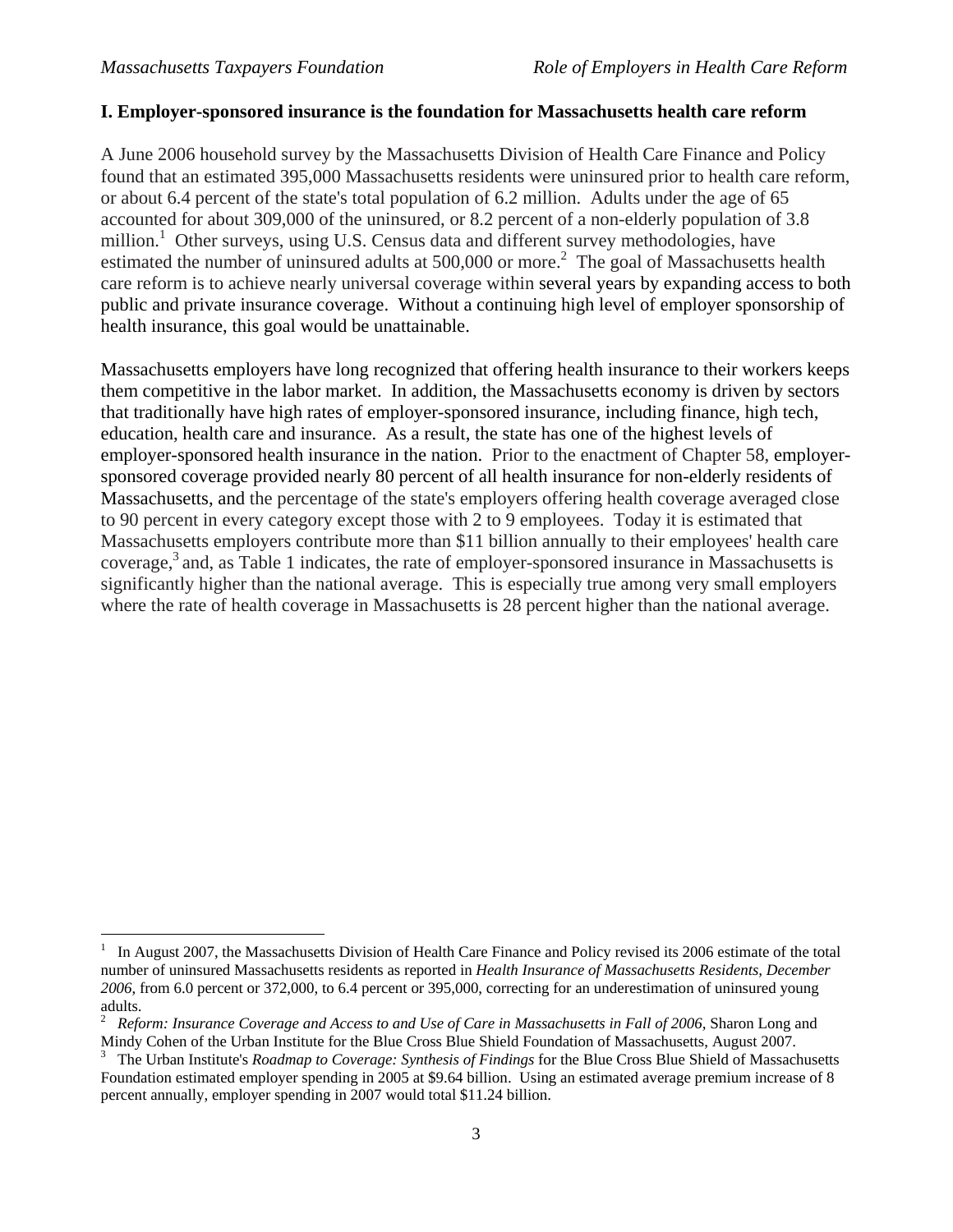| Number of<br>employees | <b>Percent of MA employers</b><br>offering health coverage <sup>4</sup> | Number of<br>employees | Percent of US employers<br>offering health coverage <sup>5</sup> |
|------------------------|-------------------------------------------------------------------------|------------------------|------------------------------------------------------------------|
| $2-9$                  | 60%                                                                     | $3-9$                  | 47%                                                              |
| $10-24$                | 88%                                                                     | $10-24$                | 72%                                                              |
| $25 - 50$              | 95%                                                                     | 25-49                  | 87%                                                              |
| 51-250                 | 96%                                                                     | 50-199                 | 93%                                                              |
| $251+$                 | 99%                                                                     | $200+$                 | 98%                                                              |

#### **Table 1**

The same state and federal surveys found that, during the five-year period preceding the passage of Chapter 58, the percentage of employers offering health insurance coverage to their employees rose slightly in Massachusetts while the national rate fell by more than 11 percent.

#### **Table 2**

 $\overline{a}$ 

|                      | 2001 | 2003 | 2005 |
|----------------------|------|------|------|
| Massachusetts        | 69%  | 68%  | 70%  |
| <b>United States</b> | 68%  | 66%  | 60%  |

The state's high rate of employer-sponsored coverage was an important factor in lawmakers' rejection of proposals to impose a payroll tax on employers that do not provide employee health coverage. In December 2005, the Taxpayers Foundation issued an analysis of the leading reform proposals, including the payroll tax, in a report entitled, *Health Care Reform: Expanding Access Without Sacrificing Jobs*. The Foundation's analysis found that the payroll tax would have harmed job creation and increased the overall costs of reform while producing little net additional revenue to help subsidize coverage for low-income residents.

#### **II. Health care reform will increase employee take-up of employer health insurance**

In recent years, the percentage of eligible employees who participated in employer coverage (the take-up rate) has fallen slightly in Massachusetts and nationally, indicating that, as premiums continued to rise, more workers decided to opt out of coverage.

<sup>4</sup> Massachusetts Division of Health Care Finance and Policy, Massachusetts Employer Health Insurance Survey, 2005.

Kaiser Family Foundation/Health Research and Educational Trust (Kaiser/HRET), *Survey of Employer-Sponsored Health Benefits*, 1999-2006.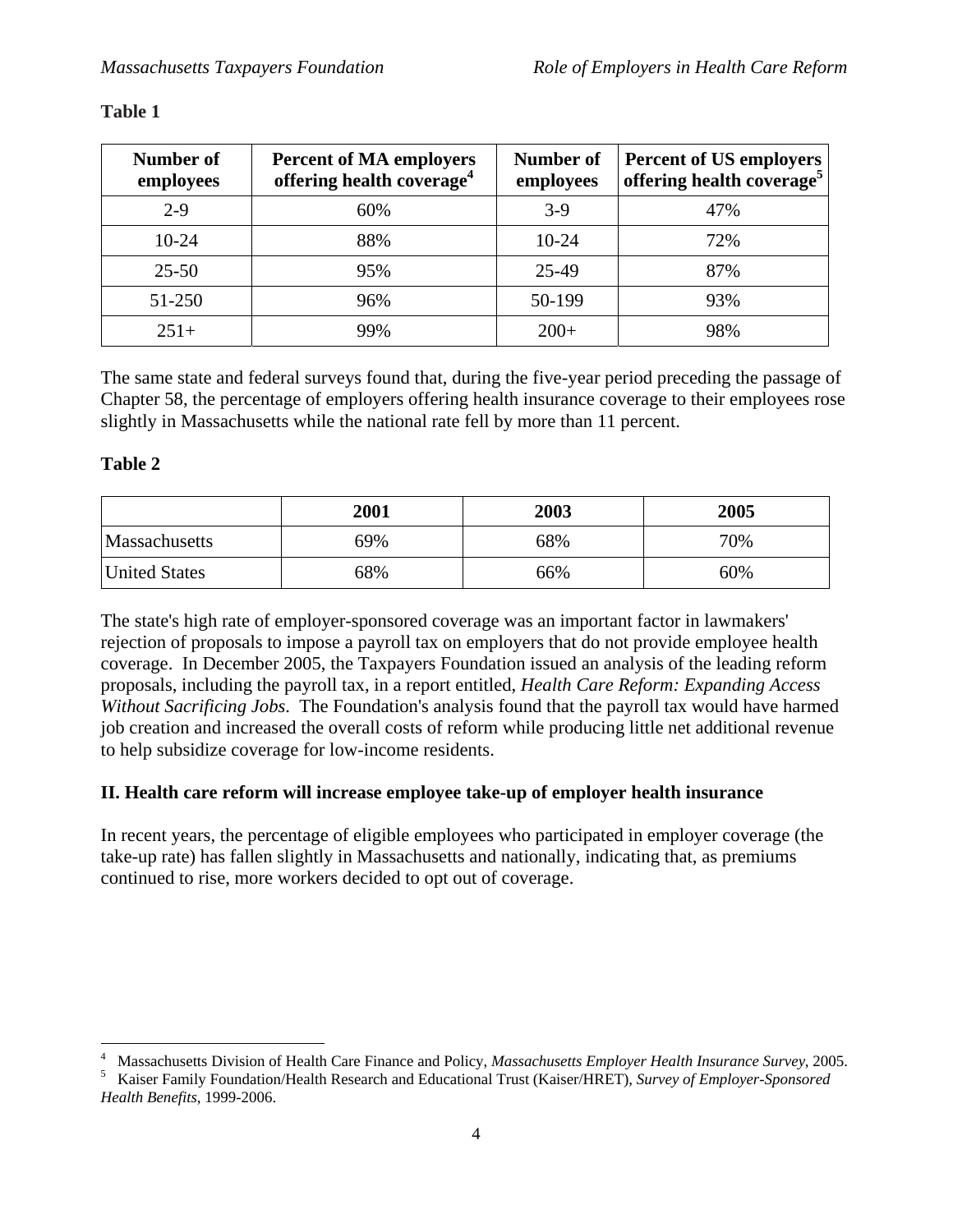#### **Table 3**

| <b>Employee</b><br><b>Take-up Rate</b> | 2001 | 2003 | 2005 |
|----------------------------------------|------|------|------|
| <b>Massachusetts</b>                   | 80%  | 85%  | 78%  |
| <b>United States</b>                   | 84%  | 82%  | 82%  |

Implementation of Chapter 58 will result in expanded employer-based coverage by encouraging employees who had chosen not to accept employer coverage to do so. The Foundation estimates that the total number of Massachusetts residents with employer-sponsored coverage will increase by approximately 42,608 to 51,460, at an additional cost to their employers of \$145 million to \$157 million.

Calculating the number of newly insured employees with employer coverage

M.I.T. economists Jonathan Gruber and Clara Lewis have estimated that there are approximately 69,000 uninsured adults in Massachusetts who are eligible for employer coverage but who are not taking the offer. $<sup>6</sup>$ </sup>

#### **Table 4**

| Income as % of<br>federal poverty level (FPL) | <b>Number of uninsured adults</b><br>not accepting employer coverage |
|-----------------------------------------------|----------------------------------------------------------------------|
| $<$ 100%                                      | 19,763                                                               |
| 100-150                                       | 9,186                                                                |
| 150-200                                       | 7,502                                                                |
| 200-250                                       | 4,238                                                                |
| 250-300                                       | 3,770                                                                |
| 300-350                                       | 4,436                                                                |
| 350-400                                       | 3,337                                                                |
| 400-450                                       | 4,226                                                                |
| 450-500                                       | 916                                                                  |
| 500% and greater                              | 11,385                                                               |
| <b>Total</b>                                  | 69,157                                                               |

Approximately 30,000 of these individuals earn less than 150 percent of the federal poverty level (FPL) and would be eligible for fully subsidized coverage under the state's new Commonwealth Care program if they were not offered employer-sponsored insurance. (Individuals eligible for MassHealth or employer coverage are currently not eligible for Commonwealth Care, based on

 6 Jonathan Gruber and Clara Lewis for the Massachusetts Health Insurance Connector Authority, April 2007.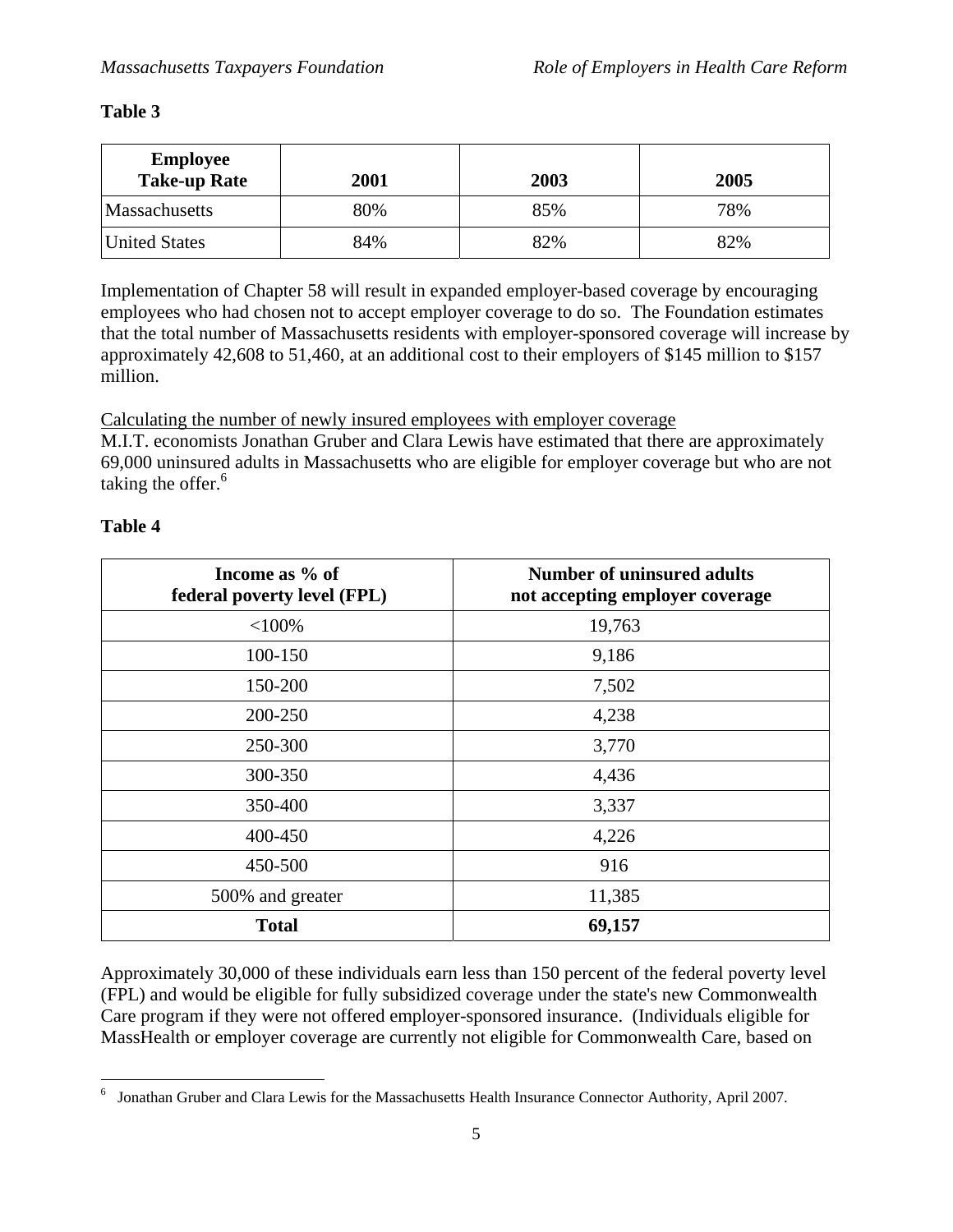policy guidelines developed by the Connector.) Under the affordability schedule established by the Connector, any amount they would have to pay for employer-sponsored health insurance is deemed unaffordable, so they are exempt from the individual mandate. It should be noted that some small percentage of these individuals may nevertheless accept employer coverage.

Approximately 23,000 of the remaining uninsured employees earn between 150 percent and 400 percent of the FPL. Some of them will be exempt from the individual mandate because their share of the premium for employer-sponsored insurance is deemed unaffordable at their income level. For example, an individual making between 300 percent and 350 percent of the federal poverty level in 2007 (a gross annual income of \$30,631 to \$35,000) is exempt from the individual mandate if his or her share of the health insurance premium is more than \$150 per month.<sup>7</sup> We do not assume, however, that everyone who is exempt from the mandate will decline employer coverage.

The approximately 17,000 uninsured employees earning more than 400 percent of the FPL are very likely to be subject to the individual mandate because their share of the premium for employersponsored insurance will be deemed affordable.

The Foundation estimates that with the individual mandate in place:

- none of the 30,000 uninsured employees under 150 percent of the FPL will take the employer offer;
- 50 to 60 percent of the 23,000 uninsured employees between 150 and 400 percent of the FPL will accept the offer; and
- all of the 17,000 uninsured employees earning above 400 percent will take the offer.

These increases will result in approximately 28,500 to 31,000 newly insured employees under their employers' plans.

#### Adjusting for family size

Most of the uninsured in Massachusetts are single rather than married, so we estimate that twothirds of these employees will take individual coverage and one-third will take family coverage. A covered family could comprise an adult couple, a couple with one or more children, or a single parent with one or more children. Children in families that earn less than 300 percent of poverty are eligible for fully subsidized coverage through MassHealth, so we assume a relatively small family size for the purpose of our calculations.

The tables below estimate the total number of newly insured by assuming that two-thirds of the newly insured employees will have individual coverage and that the average number of family members for the one-third that take family coverage will be 2.5 or 3.0. These calculations result in an estimate that the total number of newly insured Massachusetts residents under employer plans will range from 42,608 to 51,460.

 $\overline{a}$ 7 Commonwealth Health Insurance Connector Authority, *Affordability and Premium Schedule*, June 2007.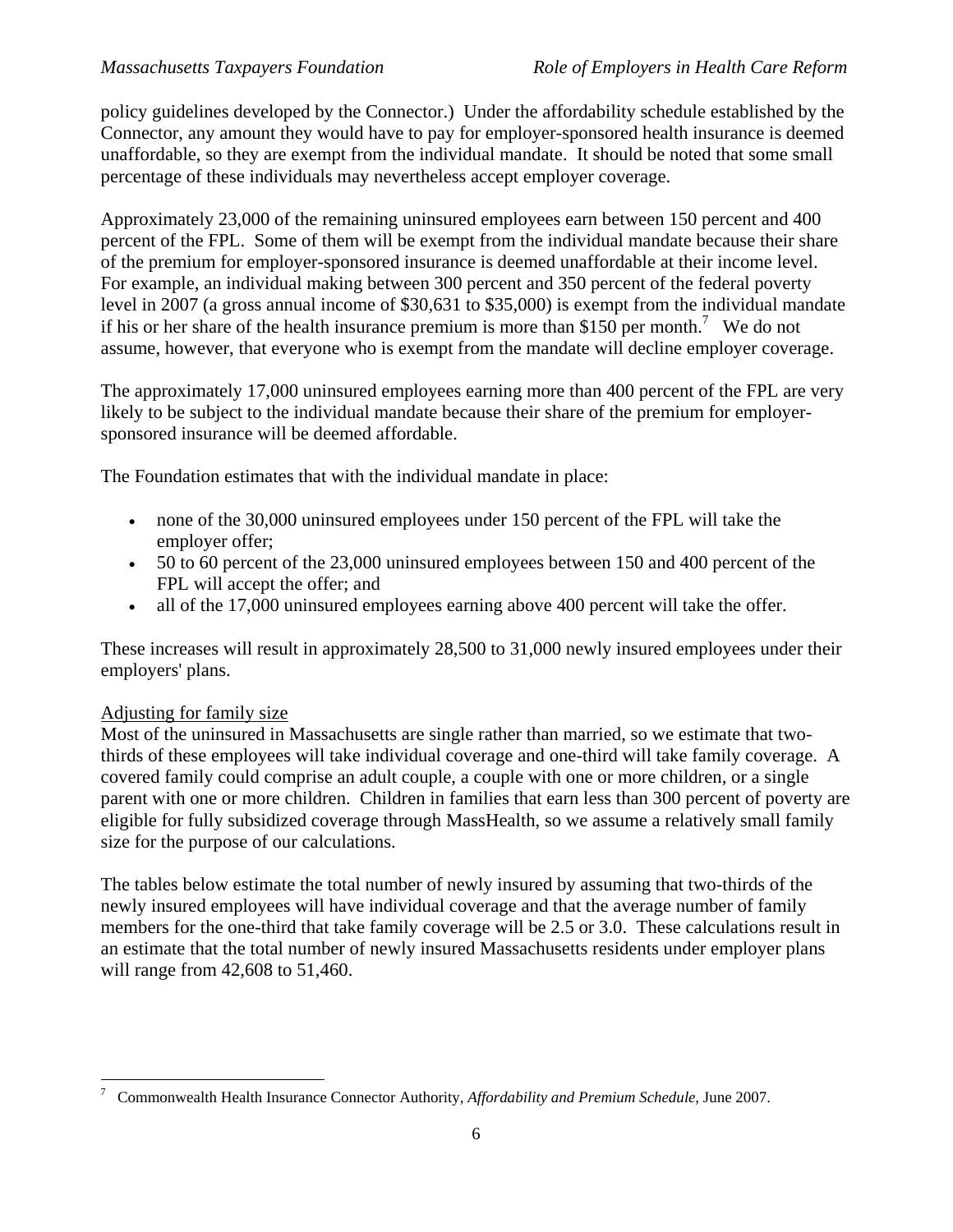#### **Table 5**

#### **28,500 Newly Insured Employees**

| 1/3 Family<br>contracts | <b>Family size</b> | <b>Family members</b> | 2/3 Individual<br>contracts | <b>Total</b><br>insured |
|-------------------------|--------------------|-----------------------|-----------------------------|-------------------------|
| 9,405                   | 2.5                | 23,513                | 19,095                      | 42,608                  |
| 9,405                   | 3.0                | 28,215                | 19,095                      | 47,310                  |

#### **Table 6**

 $\overline{a}$ 

#### **31,000 Newly Insured Employees**

| 1/3 Family<br>contracts | <b>Family size</b> | <b>Family members</b> | 2/3 Individual<br>contracts | <b>Total</b><br>insured |
|-------------------------|--------------------|-----------------------|-----------------------------|-------------------------|
| 10,230                  | 2.5                | 25,575                | 20,770                      | 46,345                  |
| 10,230                  | 3.0                | 30,690                | 20,770                      | 51,460                  |

#### Calculating the additional cost to employers

To calculate the cost to employers of their newly insured employees, we start with an estimate of the median annual premium for individual coverage offered by employers in Massachusetts, which is \$5,108, and the median annual premium for family coverage, which is  $$13,297$ .<sup>8</sup>

Prior to health care reform, the median employer contribution to employee health insurance premiums in Massachusetts was 75 to 77 percent.<sup>9</sup> Assuming that employers with lower contribution levels were more likely to have employees turn down coverage, we use a lower contribution level for the sake of our calculations – 65 percent. Based on an employer contribution of 65 percent, employers would contribute approximately \$3,320 for individual coverage and \$8,643 for family coverage. As the following tables show, this would result in an increase in employer spending for newly insured employees of approximately \$145 million to \$157 million.

<sup>8</sup> The Massachusetts Division of Health Care Finance and Policy's *Massachusetts Employer Health Insurance Survey*, conducted in 2005, estimated the median annual individual premium to be \$4,380 and the family premium to be \$11,400. Adjusting for an average annual premium increase of 8 percent, the median in 2007 is estimated to be \$5,109 for individual coverage and \$13,297 for family coverage.

<sup>9</sup> *Massachusetts Employer Health Insurance Survey*, 2005.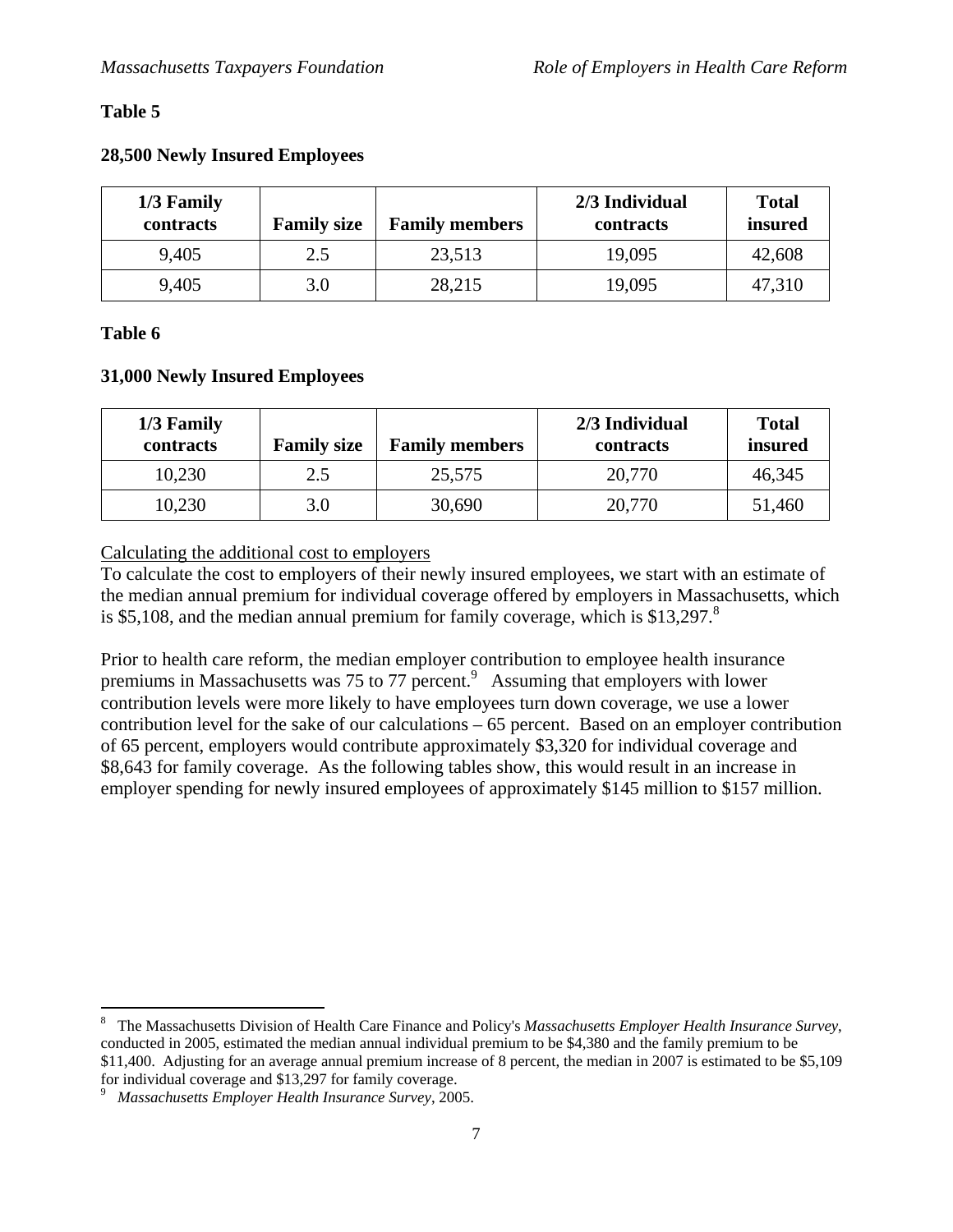#### **Table 7**

#### **28,500 Newly Insured Employees (Total insured: 42,608 - 47,310)**

|                             | Number of<br>contracts | <b>Employer</b><br>contribution | <b>Cost to employers</b>       |
|-----------------------------|------------------------|---------------------------------|--------------------------------|
| 2/3 Individual<br>contracts | 19,095                 | \$3,320                         | \$63,395,400                   |
| 1/3 Family contracts        | 9,405                  | \$8,643                         | \$81,287,415                   |
|                             |                        |                                 | <b>Total:</b><br>\$144,682,815 |

#### **Table 8**

#### **31,000 Newly Insured Employees (Total insured: 46,345 - 51,460)**

|                             | Number of<br>contracts | <b>Employer</b><br>contribution | Cost to employers              |
|-----------------------------|------------------------|---------------------------------|--------------------------------|
| 2/3 Individual<br>contracts | 20,770                 | \$3,320                         | \$68,956,400                   |
| 1/3 Family contracts        | 10,230                 | \$8,643                         | \$88,417,890                   |
|                             |                        |                                 | <b>Total:</b><br>\$157,374,290 |

#### Will more employers offer health coverage?

It is likely that, in a competitive job market, health care reform will put pressure on employers that have not provided employee health coverage to begin doing so, especially those that are growing and hiring new employees. The employees of these non-offering companies will be required by the individual mandate to purchase insurance if they have access to coverage that is deemed affordable by the state. In addition, employers with 11 or more full-time employees (as defined by regulation) will be required to offer Section 125 cafeteria plans that allow employees to purchase health insurance through payroll deductions on a pre-tax basis. These provisions of the law will make employer-sponsored health insurance more attractive to some employers that had chosen not to offer it before reform.

On the other hand, the majority of the non-offering companies are very small businesses (Table 1) and it is likely that most of those will still not be able to afford coverage for their employees – a problem that will be exacerbated if the trend in health insurance rate increases does not moderate. In addition, small businesses account for a high percentage of low-wage uninsured workers who will be eligible for state-subsidized Commonwealth Care coverage through the Connector, so these employers will have less of an incentive to begin offering employee coverage.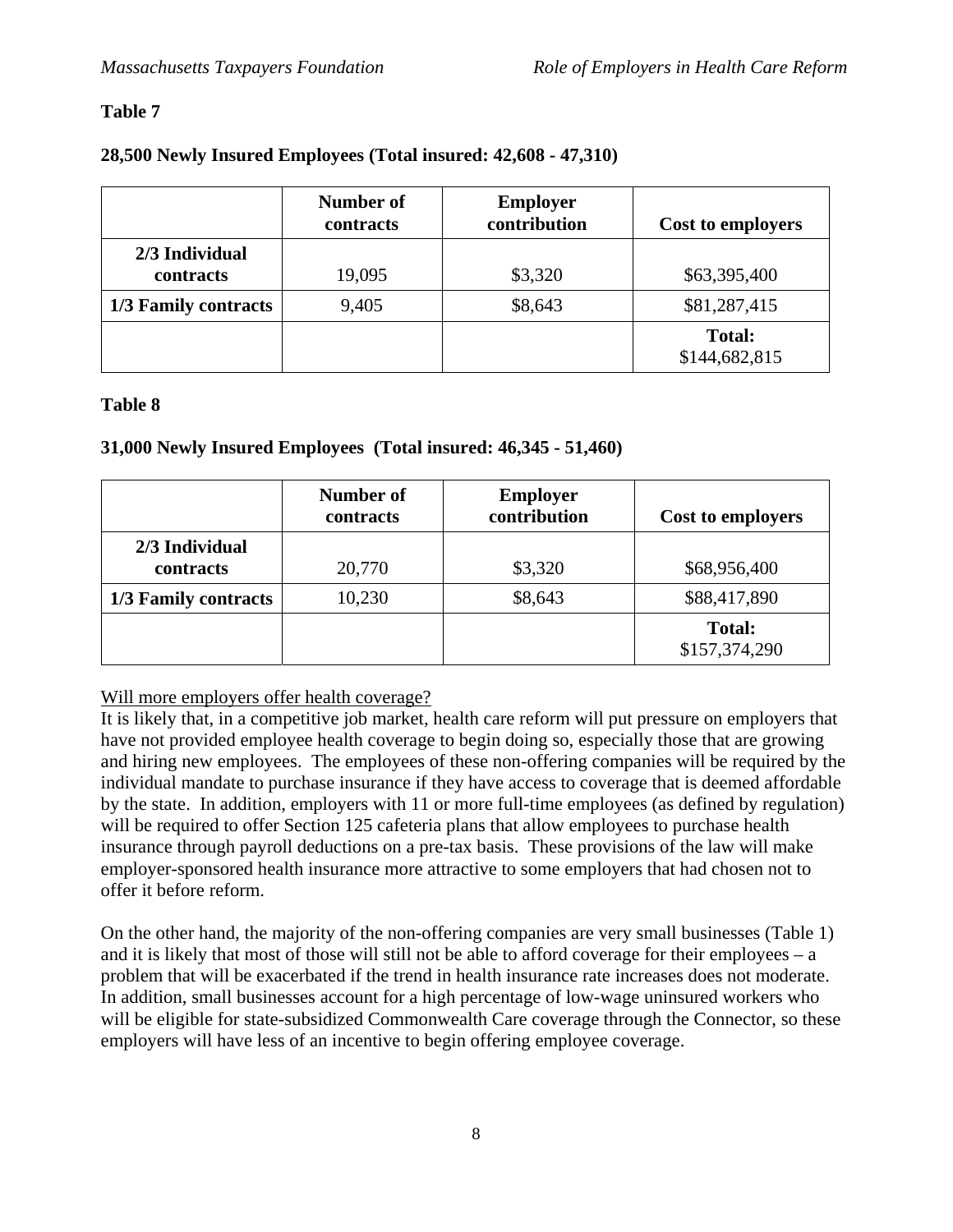Employers that have 11 or more employees and that do not meet either of the state's "fair and reasonable contribution" tests for employee coverage (see Section V, below), will pay an annual assessment of up to \$295 per uninsured employee to help fund uncompensated care. Some predict that this will encourage more employers to offer coverage, while others believe it will encourage some employers to consider dropping coverage.

Taking all these factors into account, the Foundation believes that more employers are likely to offer coverage under health care reform. However, in order to be conservative in our calculations, this report does not include estimates of the additional employee coverage and employer spending that may result.

#### **III. Employers will expand benefits to ensure minimum creditable coverage**

Minimum creditable coverage (MCC), which is defined in regulation by the Connector, is used to determine if a person's coverage is adequate to comply with the individual mandate in Chapter 58. Individuals enrolled in plans that do not meet the MCC standards will be deemed uninsured as of January 1, 2009, and subject to the individual mandate tax penalty.

While employers are not required to offer MCC-compliant coverage, they are likely to do so in order to help their employees comply with the individual mandate. In an advisory to employers, a national employment and labor law firm recommended that: *Employers should determine whether their plans, including their self-funded plans and ERISA plans, meet this minimum standard because plan participants will not be able to satisfy the individual mandate if their employers' plans fall short of the required minimum coverage. To ensure that employees have the required minimum coverage by January 1, 2009, employers whose plans do not meet the minimum standard should consider revising their plans in time for open enrollment in 2008*. 10

For employers currently offering plans that do not meet MCC requirements such as prescription drug coverage and certain limits on deductibles, buying MCC-compliant coverage will most likely mean higher health insurance costs.

It has been estimated that 163,000 insured individuals do not have prescription drug coverage through their plans,<sup>11</sup> 30,000 of whom have non-group coverage and the remaining 133,000 of whom have employer-sponsored coverage. If the employers of three-quarters of those with employer coverage add a drug benefit when it is required for minimum creditable coverage in 2009, at an average cost of \$40 per employee per month (employer drug coverage currently averages \$55 per member per month, but the Connector has proposed a "slimmed down" benefit to meet MCC requirements) and the employer pays half of the cost of coverage, the additional cost to employers will be \$24 million (100,000 employees x 12 months x \$20 per member per month).

 $10\,$ 

<sup>&</sup>lt;sup>10</sup> Massachusetts Health Care Reform Law Update, Martha M. Walz, Littler Mendelson, March 2007.<br><sup>11</sup> In Bind, Connector Seeks Prices on Health Plans that Don't Cover Drugs, Patricia Yeon, State House News Service, February 8, 2007.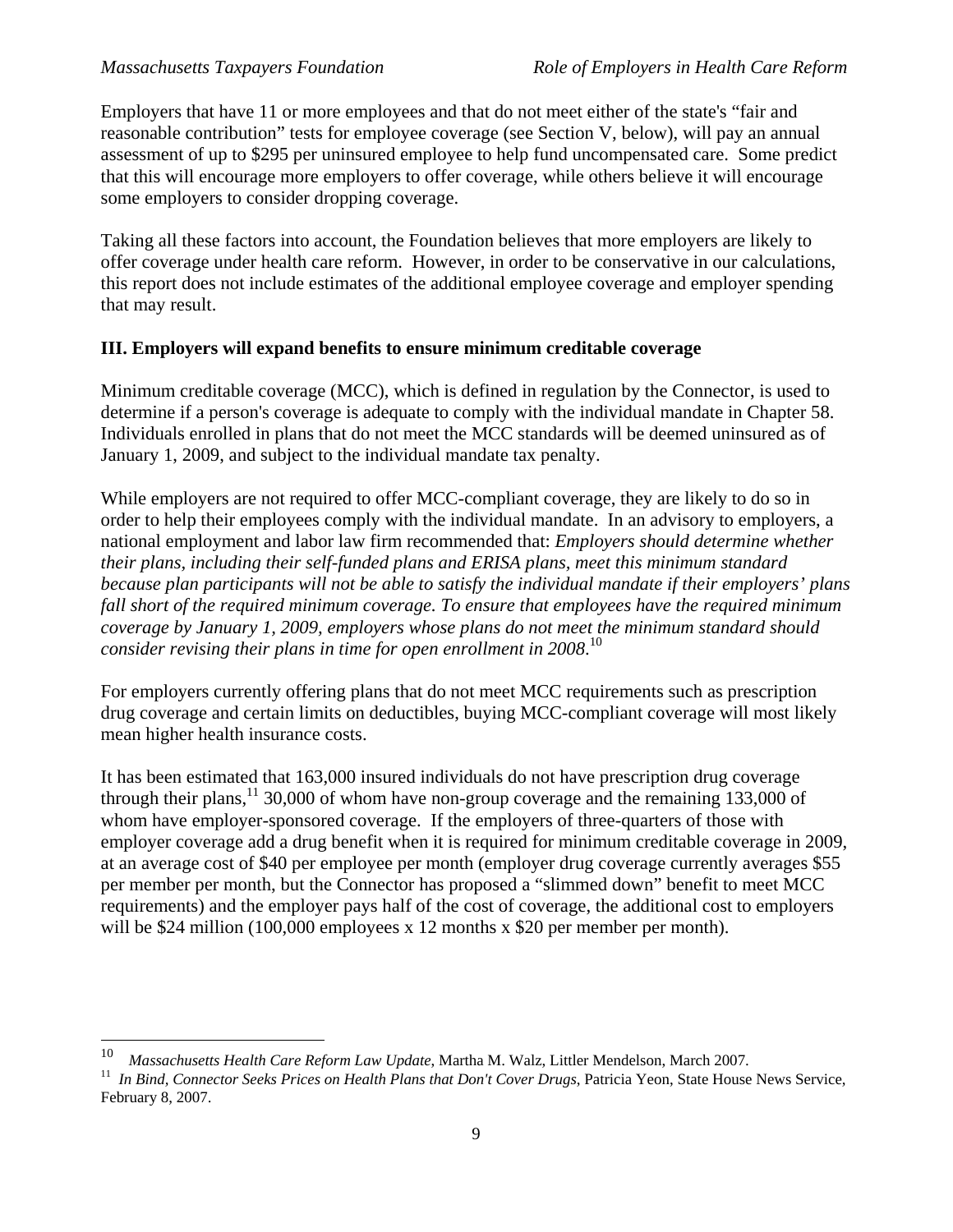$\overline{a}$ 

#### **IV. More employers will offer Section 125 plans**

Under Section 125 of the IRS code, employers can set up "cafeteria plans" that allow employees to receive certain benefits, including health insurance, on a pre-tax basis. The financial benefits of Section 125 plans are substantial. Participating employees can save from 28 percent to 48 percent of their premium contributions, depending on their federal tax bracket, and employers can save an additional 7.65% on their share of payroll taxes.

It is estimated that half of Massachusetts employers offered Section 125 plans prior to passage of health reform: 45 percent of employers with 2-50 employees and 80 percent of employers with 51 or more employees.<sup>12</sup>

Chapter 58 requires employers with 11 or more FTE employees to set up and maintain Section 125 plans for their employees. The right to participate in the plan must be extended to employees regardless of whether or not they are eligible for the employer's health plan (including part-time employees unless they work, on average, fewer than 64 hours per month).

Section 125 plans reduce insurance premium costs for people who are offered coverage by their employers, and also make coverage more affordable for employees who are required to comply with the state's individual mandate but who are not offered employer-sponsored coverage. Even if an employee is not offered coverage or is ineligible, he or she can use the employer's Section 125 payroll deduction to purchase Commonwealth Choice coverage, which is offered through the Connector or directly from health plans, with pre-tax dollars.

An employer that fails to comply with the Section 125 requirement may have to pay a "free-rider surcharge" if its employees or their dependents make "excessive" use of uncompensated care. If a non-complying company's employees or their dependents receive uncompensated care five or more times in a year, or if any employee or employee's dependent receives uncompensated care more than three times in a year, and if free care for its employees exceeds \$50,000 in a year, then the employer will be required to pay a percentage of the total free care used by its employees or their dependents into the Commonwealth Care Trust Fund (see Appendix B).

While a non-complying company could be required to pay a substantial amount if its employees or their dependents use an "excessive" amount of free care, the free-rider surcharge was designed to be an enforcement mechanism for the Section 125 requirement, not a source of funding for health care reform.

Because of the tax savings Section 125 plans offer, a high level of compliance is expected. The Connector is making every effort to help companies set up new Section 125 payroll deduction plans, but the regulations governing the plans are complex, and even employers that already offer the plans may need to redesign them or extend them to certain employees that had previously been ineligible to participate. Small companies, in particular, may need to develop or purchase new legal, human resource and payroll services in order to comply.

<sup>12</sup> Massachusetts Division of Health Care Finance and Policy, *Massachusetts Employer Health Insurance Survey*, 2005.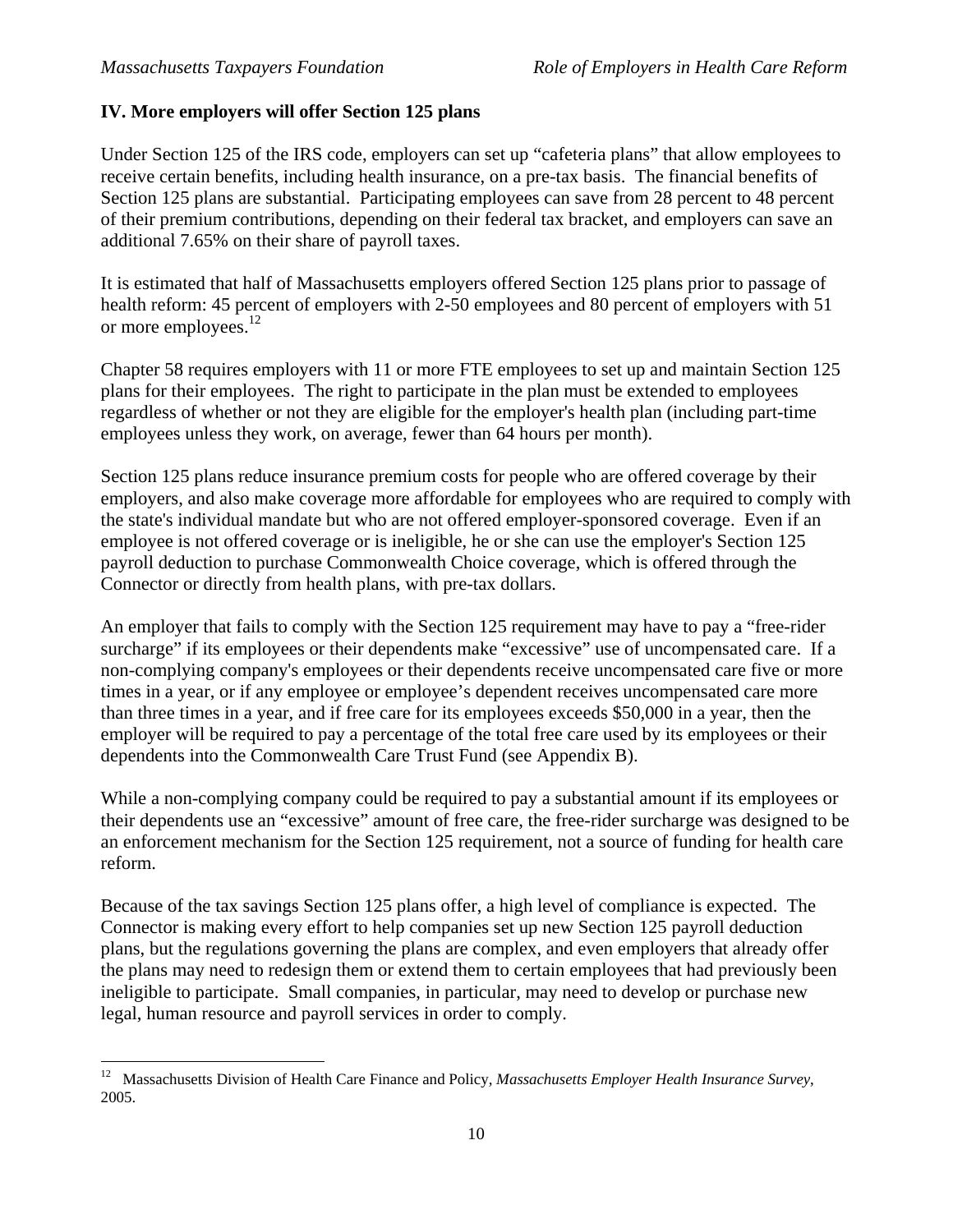It is important to note that the requirement excludes small businesses with fewer than 11 employees, which is where employees are significantly less likely to be offered or to accept coverage. Some employers in this segment may choose to set up Section 125 plans in order to help their employees reduce the cost of complying with the individual mandate, and the Foundation believes future consideration should be given to extending the requirement to employers with 2 to 10 employees if the absence of pre-tax payroll deductions puts employees of these very small businesses at a disadvantage.

#### **V. The employer fair share assessment will equalize the burden of paying for free care**

The employer "fair share" provisions of Chapter 58 are among the most discussed and debated aspects of health care reform, and they have been widely misinterpreted as setting a minimum standard of employer coverage. That is not the case. Rather, the fair share contribution is specifically tied to equalizing the obligation on employers to pay for free care.

Massachusetts employers that provide employee health insurance contribute approximately \$320 million to the funding of uncompensated care. Specifically, the annual \$160 million insurance payor surcharge for uncompensated care is passed on through insurance premiums, and the \$160 million assessment on providers is passed on to health plans and, in turn, to employers that provide health coverage. (A small amount of the provider assessment is paid by patients who have nongroup coverage or who pay providers directly for their care.) Employers that do not provide health coverage make no contribution. Legislative leaders and business representatives agreed during the drafting of Chapter 58 that the law should level the playing field by having "non-contributing employers" with 11 or more employees pay for the uncompensated care costs of their uninsured employees.

The legislative intent of the fair share assessment is clearly stated in the language of Chapter 58:

*"For the purpose of more equitably distributing the costs of health care provided to uninsured residents of the commonwealth, each employer that (i) employs 11 or more full-time equivalent employees in the commonwealth and (ii) is not a contributing employer shall pay a per-employee contribution..."* 

The law then specifies a detailed, ten-step formula for calculating the amount of the fair share assessment each year, based on the annual amount of free care and the number of employees of non-contributing employers (see Appendix C).

Chapter 58 charges the Division of Health Care Finance and Policy with setting a standard that will differentiate between employers that do contribute to uncompensated care and those that do not – the so-called "fair and reasonable" test. After a series of consultative sessions and public hearings, the Division adopted regulations establishing a two-part test for determining whether an employer is making a "fair and reasonable contribution" under this provision of the law.

The first test requires that a minimum of 25 percent of an employer's full-time, permanent employees participate in the health plan offered by the employer in order for the employer to be exempt from the assessment. Employers that provide coverage for full-time employees but not for part-time employees are not liable for the assessment so long as they meet the minimum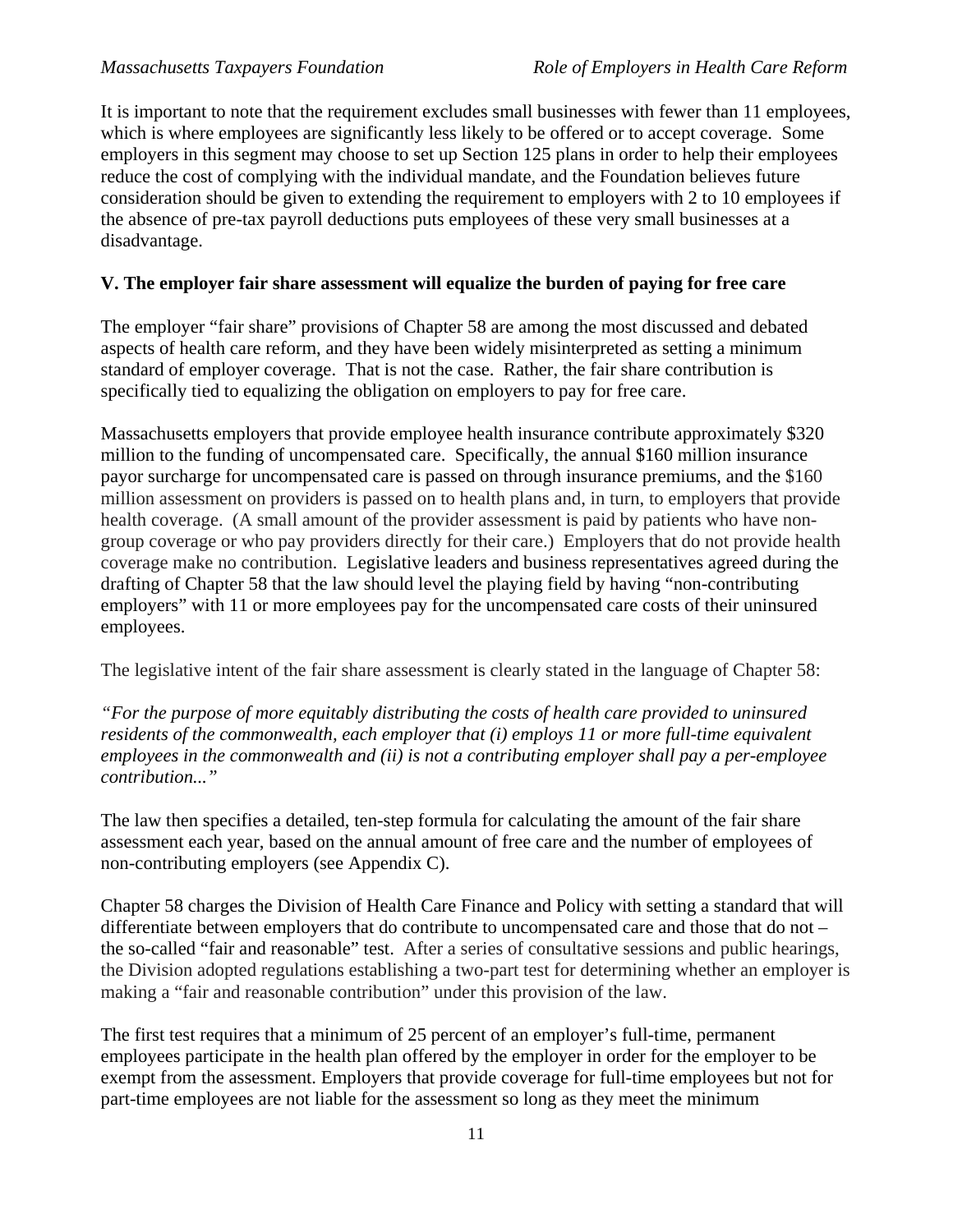participation rate among their full-time employees.

Should an employer fail to meet the enrollment target, the second test stipulates that an employer will be exempt if the employer offers to contribute at least 33 percent of the premium. This provides protection for those employers that offer a health plan but whose employees have declined an offer of coverage.

In the Foundation's view, these standards fairly reflect the intent of the law's provisions. If too high a threshold were set to satisfy the "fair and reasonable" requirement, employers would lose the incentive to help their employees because they would have to pay once towards their employees' premiums and again for the fair share assessment.

Chapter 58 caps the annual fair share contribution at \$295 based on an estimate of the per-employee cost of free care in 2005 for all employees working for employers that made no contribution toward their health care coverage. As more uninsured residents obtain coverage – many of them through their employers for the first time – the costs of free care are expected to decline, and the amount of the assessment, recalculated annually according to the formula in the law (Appendix C), will also decline. In any case, the fair share contribution was never expected to be a major funding source for health care reform. The Commonwealth's FY08 budget anticipates approximately \$23 million in projected fair share assessments.

#### **VI. Other provisions of Chapter 58 will create direct and indirect costs and obligations for employers**

#### Non-discrimination rules

Employers must offer the same health benefits to all full-time employees who live in the Commonwealth, and, with certain exceptions, they cannot make a higher premium contribution toward the coverage of higher-paid employees than to lower-paid employees.

#### Dependent coverage

The law requires that carriers with insured health benefit plans that cover dependent children make coverage available to them for up to two years after they are no longer a dependent or until their  $26<sup>th</sup>$ birthday, whichever comes first.

#### The small group/non-group merger

A special commission formed to estimate the impact of the merger prior to its implementation reported that the market merger was likely to result in an average *decrease* in current non-group rates by 15 percent and an average *increase* in current small group rates by 1.0 to 1.5 percent. The burden on small employers will be exacerbated if factors like the merger of the small-group and non-group markets drive up small-group rates more than anticipated.

#### The safety net fund

As noted above, employers will continue to make a major contribution to the private funding of uncompensated care and "safety net care" through the \$160 million third-party payer surcharge plus another \$160 million through the provider assessment. (A small amount of the provider assessment is paid by patients who have non-group coverage or who pay providers directly for their care.)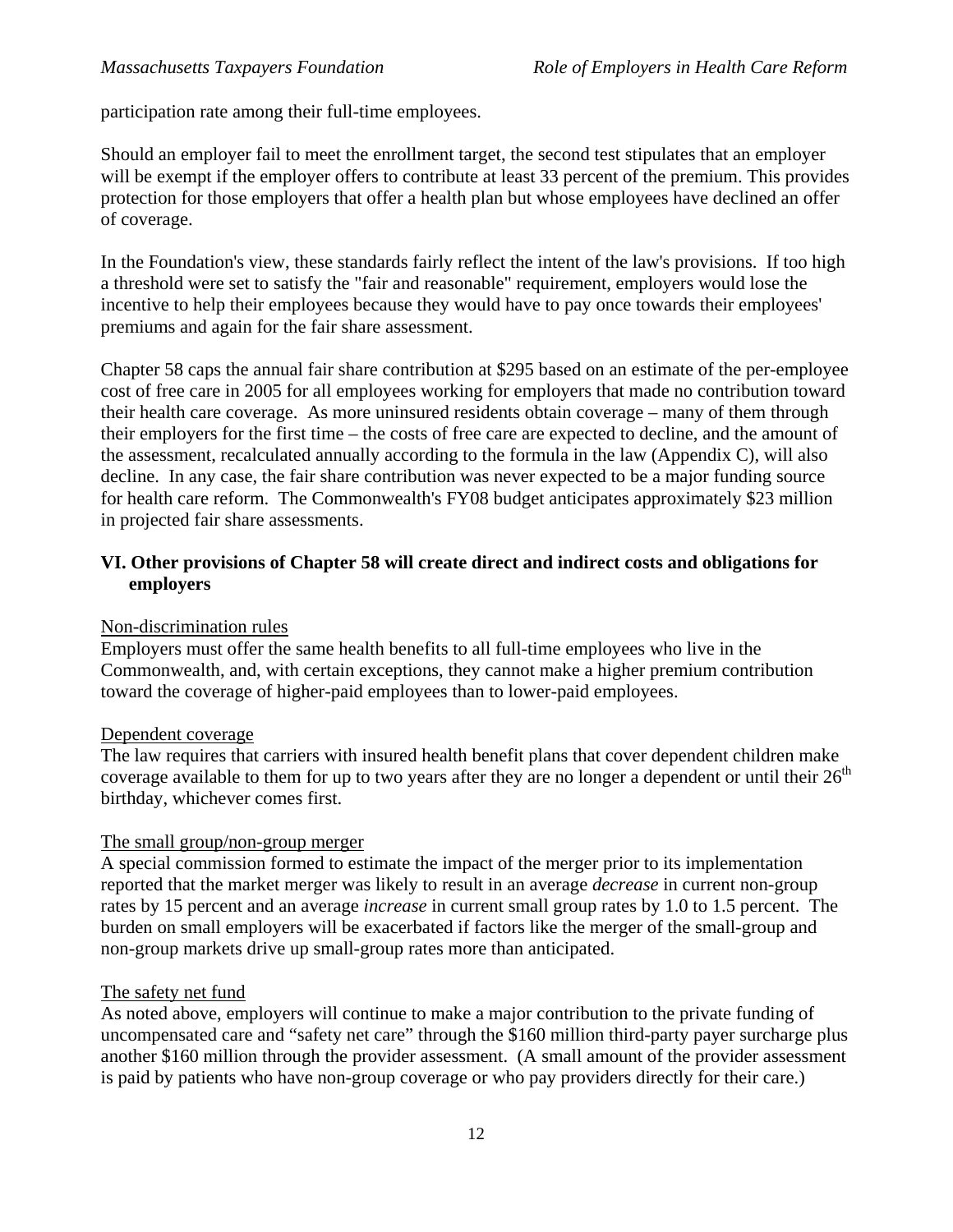One of the fundamental goals of Massachusetts health care reform is to reduce the number of people who have been receiving uncompensated care, or "free care," from hospitals and community health centers, by moving them to insured care. The Uncompensated Care Pool (UCP) has provided a safety net for people who do not have insurance, but it has been an expensive and inefficient way to pay for medical care, often in an emergency room rather than in a primary care setting, and without the benefits of prevention, coordination, disease management and continuity of care.

On October 1, 2007, the UCP was replaced by the "Health Safety Net Trust Fund," with the expectation that free care will decline as more people are insured. The Fund will continue to be maintained by government payments, hospital assessments and surcharges on "third party payers," which include health insurers and self-insured employers. Payer surcharges are passed on to employers that offer coverage to their employees in the form of higher premiums, or, in the case of self-insured employers, directly.

#### **VII. Adding up the cost of employer participation**

Employer participation is just one of the three legs of Massachusetts health care reform, along with government-funded programs and the participation of individual residents, and like the other two, it is essential. The law's goal of nearly universal coverage would be unachievable without a strong and expanding foundation of employer-sponsored coverage as summarized here along with some of the factors that could make the real cost either higher or lower than the Foundation's estimates.

#### **Table 9**

| <b>Current cost to Massachusetts employers</b>                       |                       |
|----------------------------------------------------------------------|-----------------------|
| Estimated employer spending on health care coverage                  | \$11 billion          |
| Cost of uncompensated care for employers providing coverage          | \$320 million         |
| <b>Additional costs to employers (estimated)</b>                     |                       |
| Previously uninsured employees taking the employer offer of coverage | $$145 - $157$ million |
| Employers adding a prescription drug benefit for MCC                 | \$24 million          |

#### Employer contribution to health care coverage, pre-reform

The estimate of \$11 billion is based on a simulation model used by the Urban Institute for the Blue Cross Blue Shield Foundation's *Roadmap to Coverage*, which estimated employer spending in 2005 to be \$9.6 billion. We have adjusted that estimate for an average 8 percent annual increase in health insurance premiums since that time. This is approximately what the Kaiser Family Foundation found the national average to be, but the Massachusetts average may be higher or lower.

#### Cost of uncompensated care for employers providing coverage

The estimate of \$320 million assumes that the entire \$160 million payor surcharge and \$160 million provider assessment for uncompensated care have been passed through to employers in the form of higher insurance premiums, or, in the case of self-insured employers, as higher payments for claims. A small amount of the provider assessment is actually paid by patients who have non-group coverage or who pay providers directly for their care.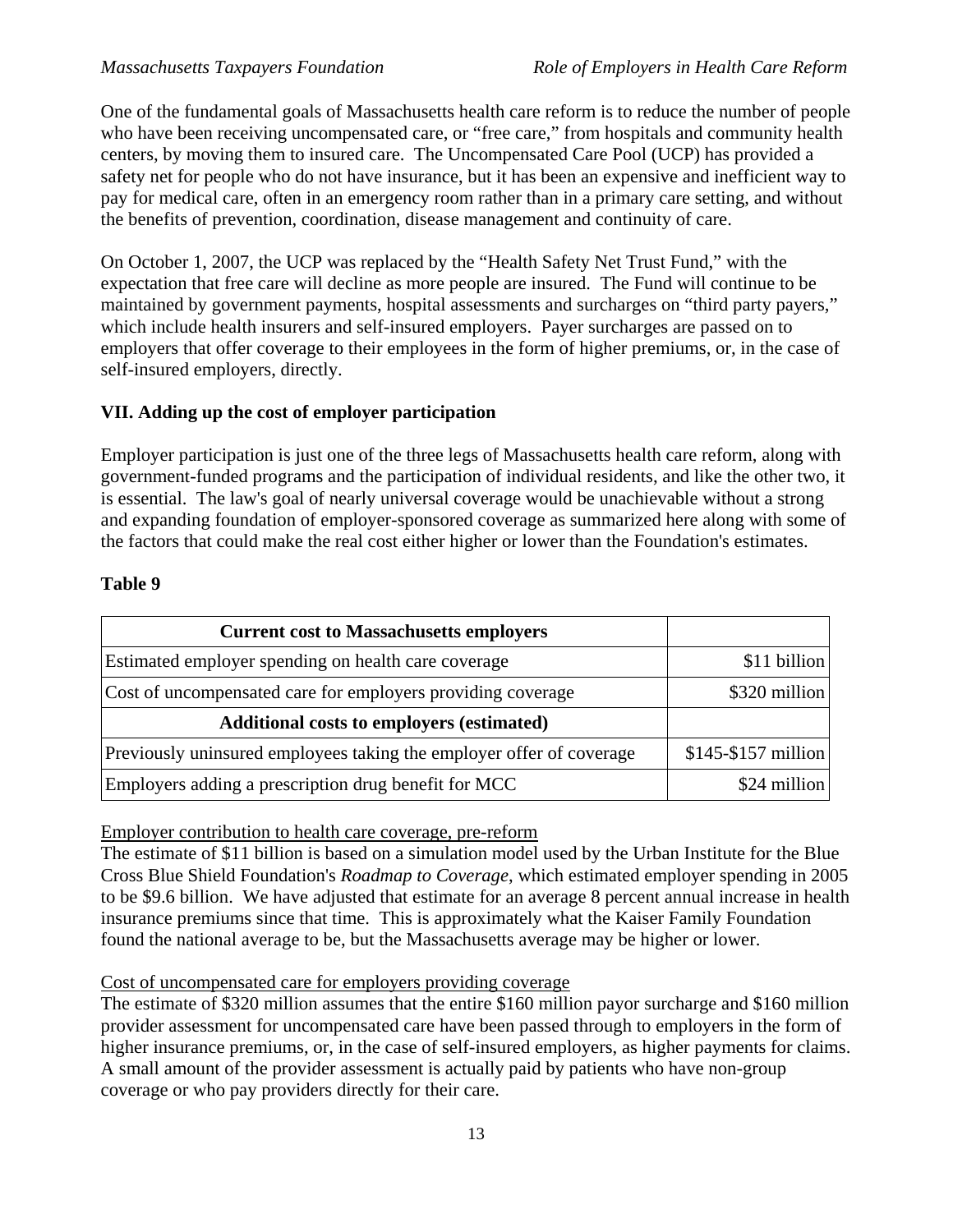#### Previously uninsured employees taking the employer offer of coverage

The estimate of \$145 million to \$157 million is based on calculations of how many employees in each income category will take the employer offer of coverage because of the individual mandate, the mix of individual and family contracts, and the likely employer contribution to the premium.

#### Employers adding a prescription drug benefit for Minimum Creditable Coverage

The estimate of \$24 million is based on rough calculations of how many employers will add drug coverage to their employee benefits, their average contribution to the premium, and the average per member per month cost of the drug benefit.

#### Factoring in future rate trends

The trend in health insurance premiums will be one of the most important variables influencing both employer and individual decisions and actions under health care reform. Rising premiums may force some employers to consider choosing lower-cost and more limited benefit plans or reducing the amount they contribute to their employees' premiums. At the same time, rising premiums and lower employer contributions may result in more employees becoming exempt from the individual mandate because coverage is deemed unaffordable for them. Perhaps most significantly, adequate federal and state funding for programs that subsidize private insurance for low-income residents who do not have employer-sponsored coverage will be in jeopardy unless rising health care costs can be tamed.

The delicate balance of shared responsibility among government, employers and individuals – and the broad consensus of support for health care reform in Massachusetts – assumes that health coverage will not become "unaffordable" for any of the parties, an assumption that will be constantly tested as more and more residents become insured through their employers, through government funded plans, and on their own.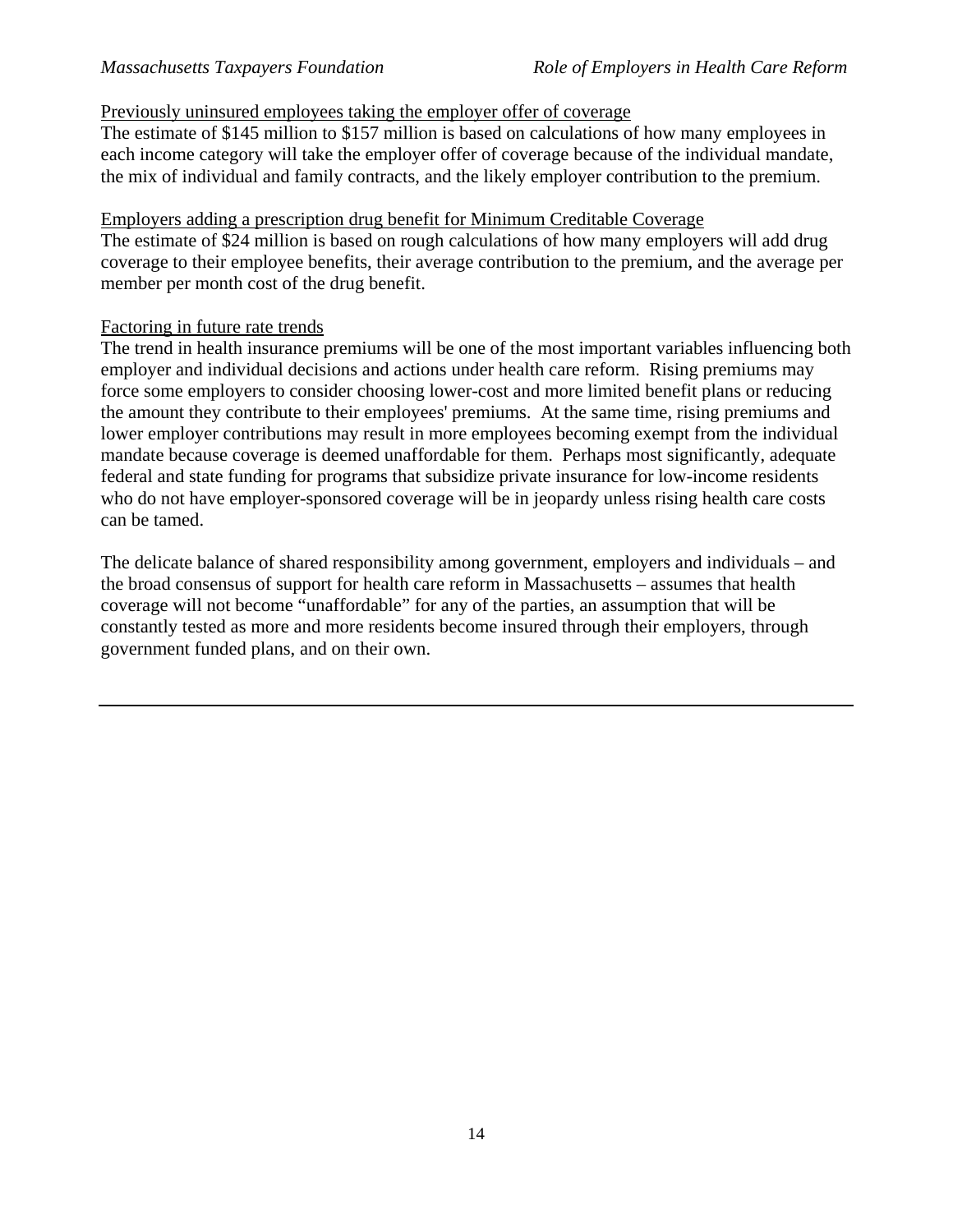### **Appendix A**

The federal poverty level (FPL) is the earnings threshold below which Americans are considered to be living in poverty. It is published each year by the U.S. Department of Health and Human Services, adjusted for the number of people in a family. For the purpose of Chapter 58, the FPL is revised on April  $1<sup>st</sup>$  of each year. On April 1, 2007, the federal poverty level was set as follows:

| <b>Number in Family</b>               | <b>Annual income level</b><br>for 100% of FPL |  |
|---------------------------------------|-----------------------------------------------|--|
|                                       | \$10,210                                      |  |
| $\mathcal{D}_{\mathcal{L}}$           | \$13,690                                      |  |
| 3                                     | \$17,170                                      |  |
|                                       | \$20,650                                      |  |
|                                       | \$24,130                                      |  |
| Over 5, add \$3,480 per family member |                                               |  |

#### **Appendix B**

Chapter 59 of the Acts of 2006 - Free Rider Surcharge

### CHAPTER 151F

#### EMPLOYER-SPONSORED HEALTH INSURANCE ACCESS

Section 1. As used in this chapter, the following words shall, unless the context clearly requires otherwise, have the following meanings:—

"Employee", any individual employed by any employer subject to this chapter and in employment subject thereto.

"Employer", an individual, partnership, association, corporation or other legal entity, or any two or more of the foregoing engaged in a joint enterprise, and including the legal representatives of a deceased employer, or the receiver or trustee of an individual, partnership, association, corporation or other legal entity, employing employees subject to this chapter; provided, however, that the owner of a dwelling house having not more than 3 apartments and who resides therein, or the occupant of a dwelling house of another who employs persons to do maintenance, construction or repair work on such dwelling house or on the grounds or buildings appurtenant thereto shall not because of such employment be deemed to be an employer. The word "employer" shall not include nonprofit entities, as defined by the Internal Revenue Code, that are exclusively staffed by volunteers nor shall the word employer include sole proprietors.

"Connector", the commonwealth health insurance connector, established under chapter 176Q, acting through its board.

Section 2. Each employer with more than 10 employees in the commonwealth shall adopt and maintain a cafeteria plan that satisfies 26 U.S.C. 125 and the rules and regulations promulgated by the connector. A copy of such cafeteria plan shall be filed with the connector.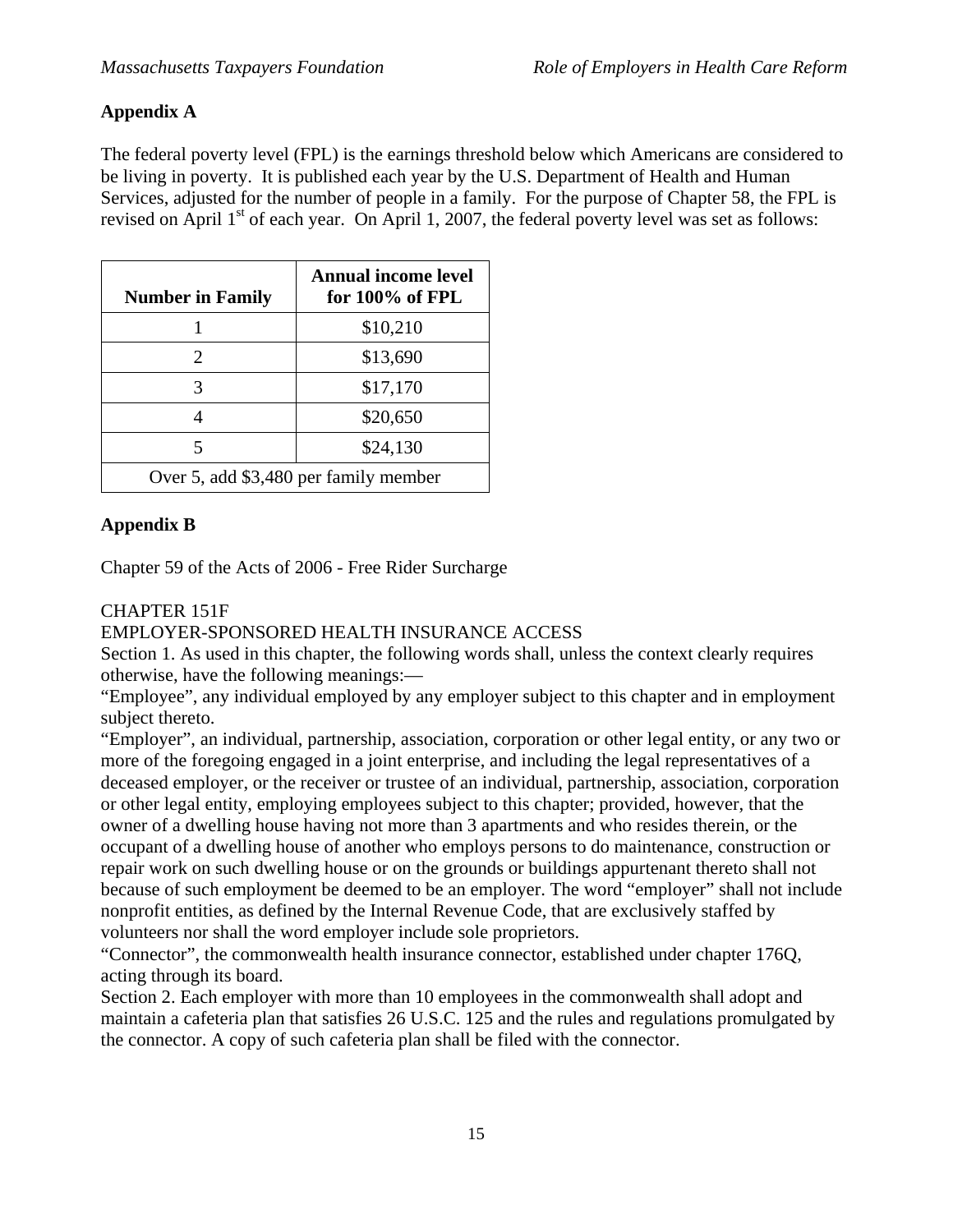SECTION 44. Said chapter 118G is hereby further amended by inserting after section 18A the following section:—

Section 18B.

(a) The division shall, upon verification of the provision of services and costs to a state-funded employee, assess a free rider surcharge on the non-providing employer under regulations promulgated by the division.

(b) The amount of the free rider surcharge on non-providing employers shall be determined by the division under regulations promulgated by the division, and assessed by the division not later than 3 months after the end of each hospital fiscal year, with payment by non-providing employers not later than 90 days after the assessment. The amount charged by the division shall be greater than 10 per cent but no greater than 100 per cent of the cost to the state of the services provided to the statefunded employee, considering all payments received by the state from other financing sources for free care; provided that the "cost to the state" for services provided to any state-funded employee may be determined by the division as a percentage of the state's share of aggregate costs for health services. The free rider surcharge shall only be triggered upon incurring \$50,000 or more, in any hospital fiscal year, in free care services for any employer's employees, or dependents of such persons, in aggregate, regardless of how many state-funded employees are employed by that employer.

(c) The formula for assessing free rider surcharges on non-providing employers shall be set forth in regulations promulgated by the division that shall be based on factors including, but not limited to: (i) the number of incidents during the past year in which employees of the non-providing employer received services from the uncompensated care pool, under chapter 118E; (ii) the number of persons employed by the non-providing employer; (iii) the proportion of employees for whom the nonproviding employer provides health insurance.

(d) If a state-funded employee is employed by more than one non-providing employer at the time he or she receives services, the division shall assess a free rider surcharge on each said employer consistent with the formula established by the division under this section.

(e) The division shall specify by regulation appropriate mechanisms for implementing free rider surcharges on non-providing employers. Said regulations shall include, but not be limited to, the following provisions:— (i) Appropriate mechanisms that provide for determination and payment of surcharge by a non-providing employer including requirements for data to be submitted by employers, employees, acute hospitals and ambulatory surgical centers, and other persons; and (ii) Penalties for nonpayment or late payment by the non-providing employer, including assessment of interest on the unpaid liability at a rate not to exceed an annual percentage rate of 18 per cent and late fees or penalties at a rate not to exceed 5 per cent per month.

(f) All surcharge payments made under this Section shall be deposited into the Commonwealth Care Trust Fund, established by section 2000 of chapter 29.

(g) A non-providing employer's liability to that fund shall in the case of a transfer of ownership be assumed by the successor in interest to the non-providing employer's.

(h) If a non-providing employer fails to file any data, statistics or schedules or other information required under this chapter or by any regulation promulgated by the division, the division shall provide written notice of the required information. If the employer fails to provide information within 2 weeks of receipt of said notice, or if it falsifies the same, it shall be subject to a civil penalty of not more than \$5,000 for each week on which such violation occurs or continues, which penalty may be assessed in an action brought on behalf of the commonwealth in any court of competent jurisdiction.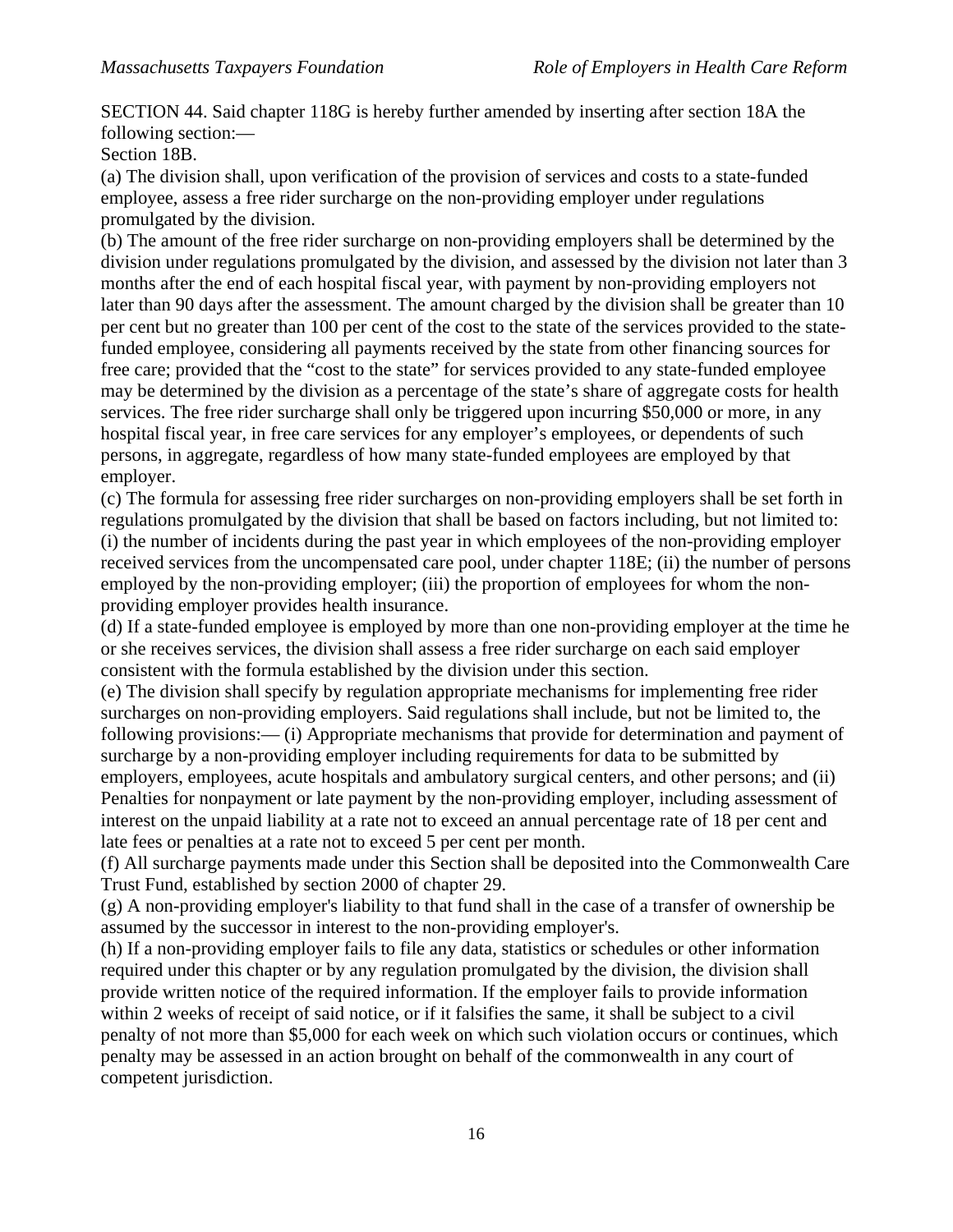(i) The attorney general shall bring any appropriate action, including injunctive relief, as may be necessary for the enforcement of this chapter.

(j) No employer shall discriminate against any employee on the basis of the employee's receipt of free care, the employee's reporting or disclosure of his employer's identity and other information about the employer, the employee's completion of a Health Insurance Responsibility Disclosure form, or any facts or circumstances relating to "free rider" surcharges assessed against the employer in relation to the employee. Violation of this subsection shall constitute a per se violation of chapter 93A.

(k) A hospital, surgical center, health center or other entity that provides uncompensated care pool services shall provide any uninsured patient with written notice of the criminal penalties for committing fraud in connection with the receipt of uncompensated care pool services, as provided in section 41 of chapter 268. The division shall promulgate a standard written notice form to be made available to health care providers in English and foreign languages. The form shall further include written notice of every employee's protection from employment discrimination under this section.

## **Appendix C**

Chapter 59 of the Acts of 2006 - Fair Share Contribution

SECTION 47. Said chapter 149 is hereby further amended by inserting after section 187 the following section:—

Section 188.

(a) As used in this section, the following words, unless the context clearly requires otherwise, shall have the following meanings:—

"Commissioner", the commissioner of health care finance and policy.

"Contributing employer", an employer that offers a group health plan, as defined in 26 U.S.C.

5000(b)(1), to which the employer makes a fair and reasonable premium contribution, as defined in regulation by the division of health care finance and policy.

"Department", the department of labor, established by chapter 23.

"Director", the director of the department of labor.

"Division", the division of health care finance and policy, established by chapter 118G.

"Employer", an employing unit as defined in section 1 of chapter 151A.

"Employee", any individual employed by an employer subject to this chapter for at least 1 month, provided that for the purpose of this section self-employed individuals shall not be considered employees.

(b) For the purpose of more equitably distributing the costs of health care provided to uninsured residents of the commonwealth, each employer that (i) employs 11 or more full-time equivalent employees in the commonwealth and (ii) is not a contributing employer shall pay a per-employee contribution at a time and in a manner prescribed by the director of the department of labor, in this section called the fair share employer contribution. Said contribution shall be pro-rated by a fraction which shall not exceed one, the numerator of which is the number of hours worked in a year by all of the employer's employees who worked for the employer for at least 1 month and the denominator of which is the product of the number of employees employed by an employer during that year for at least 1 month multiplied by 2,000 hours.

(c) The director shall, in consultation with the division of health care finance and policy, annually determine the fair share employer contribution rate based on the best available data and under the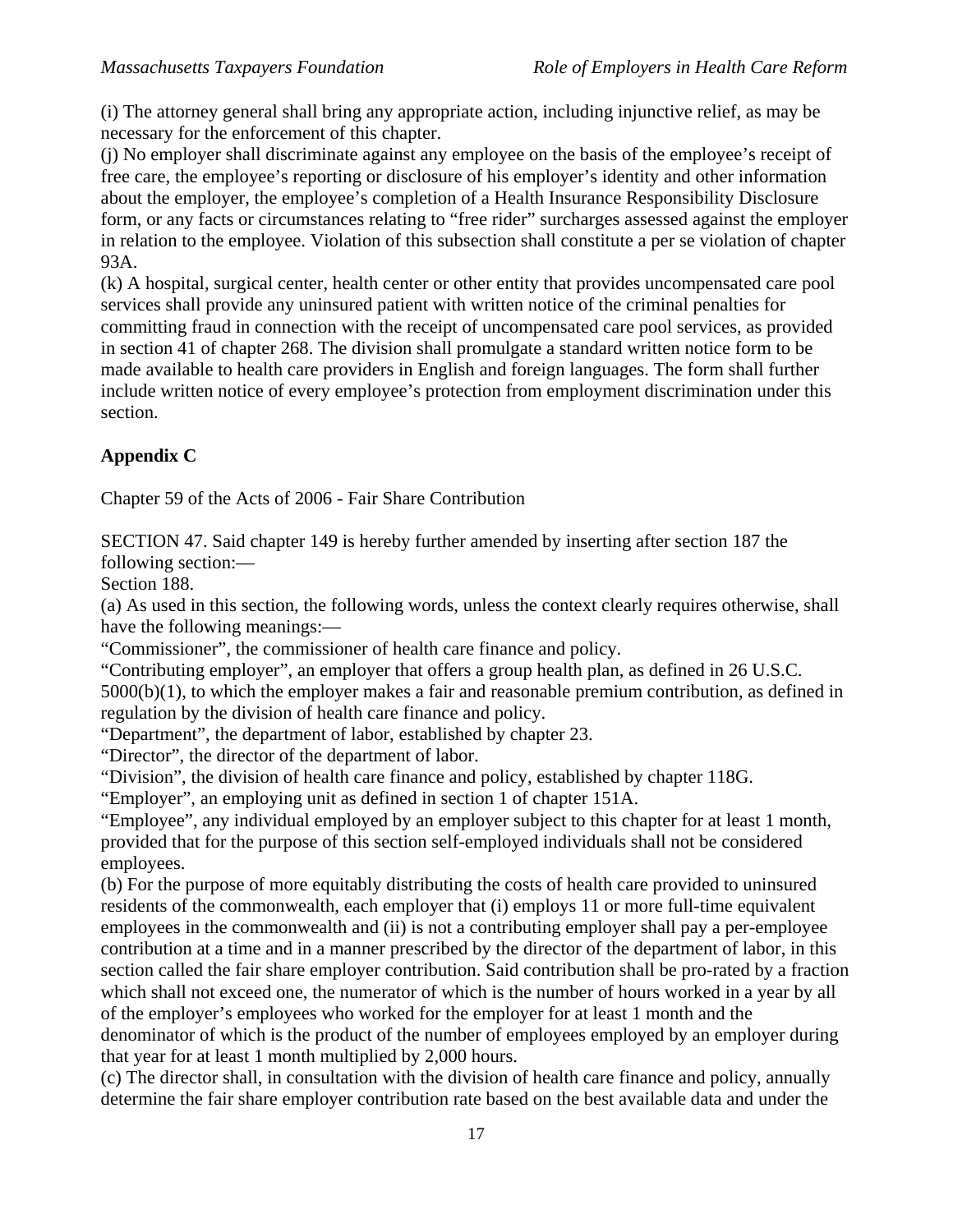following provisions:—

(1) The per-user share of private sector liability shall be calculated annually by dividing the sum of hospital liability and third-party payor liability for uncompensated care, as defined by law, by the total number of individuals in the most recently completed fiscal year whose care was reimbursed in whole or in part by the uncompensated care pool, or any successor thereto.

(2) The total number of employees in the most recent fiscal year on whose behalf health care services were reimbursed in whole or in part by the uncompensated care pool, or any successor thereto, shall be calculated. In calculating this number, the division shall use all resources available to enable it to determine the employment status of individuals for whom reimbursements were made, including quarterly wage reports maintained by the department of revenue.

(3) The total number of employees as calculated in paragraph (2) shall be adjusted by multiplying that number by the percentage of employers in the commonwealth that are not contributing employers, as determined by the division.

(4) The total cost of liability associated with employees of non-contributing employers shall be determined by multiplying the number of employees, as calculated in paragraph (3) by the per-user share of private sector liability as calculated in paragraph (1).

(5) The fair share employer contribution shall be calculated by dividing the total cost of liability as calculated in paragraph (4) by the total number of employees of employers that are not contributing employers, as determined by the division.

(6) The fair share employer contribution, as determined in paragraph (5) shall be adjusted annually to reflect medical inflation, using an appropriate index as determined by the division.

(7) The total dollar amount of health care services provided by physicians to non-elderly, uninsured residents of the commonwealth for which no reimbursement is made from the Health Safety Net Trust Fund shall be calculated using a survey of physicians or other data source that the division determines is most accurate.

(8) The per-employee cost of uncompensated physician care shall be calculated by dividing the dollar amount of such services, as calculated in paragraph (7) by the total number of employees of contributing employers in the commonwealth, as estimated by the division using the most accurate data source available, as determined by the division.

(9) The annual fair share employer contribution shall be calculated by adding the fair share employer contribution as calculated in paragraph (6) and the per-employee cost of unreimbursed physician care, as calculated in paragraph (8).

(10) Notwithstanding this section, the total annual fair share employer contribution shall not exceed \$295 per employee; and provided further, that the director shall allow employers to make the annual fair share employer contribution either annually, or in equal amounts semi-annually or quarterly, at the employer's sole discretion.

(d) The director of labor shall determine and collect the contribution under subsections (b) and (c), and shall implement penalties for employers that fail to make contributions as required by this section, provided that in order to reduce the administrative costs of collection of contributions the director shall, to the extent possible, use any existing procedures that have been implemented by the department to make similar collections. All amounts collected shall be deposited in the Commonwealth Care Trust Fund, established by section 2000 of chapter 29.

(e) In promulgating regulations defining the term "contribution" under this section, no proposed regulation by the division of health care finance and policy, except an emergency regulation, shall take effect until 60 days after the proposed regulations have been transmitted to the joint committees on health care financing and financial services.